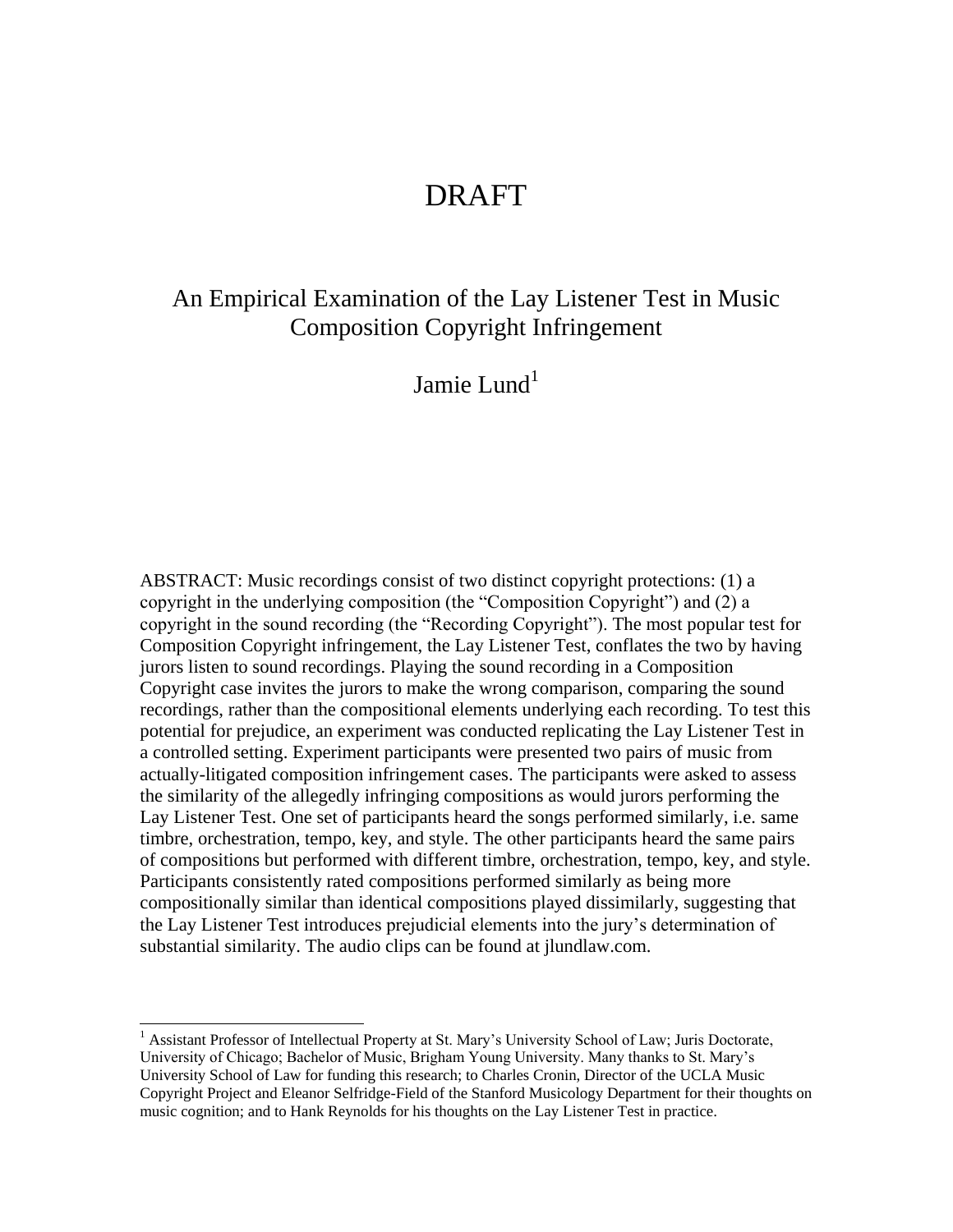| An Empirical Examination of the "Lay Listener" Test in Music Composition Copyright            |  |
|-----------------------------------------------------------------------------------------------|--|
| Infringement                                                                                  |  |
|                                                                                               |  |
|                                                                                               |  |
| A. Origins of the Distinction Between Music Compositions and Sound Recordings                 |  |
| B.                                                                                            |  |
| C.                                                                                            |  |
|                                                                                               |  |
| A.                                                                                            |  |
| Some courts allow the Lay Listener Test in evaluating Composition Copyright claims, but<br>B. |  |
|                                                                                               |  |
| Other courts allow both the Lay Listener Test and expert testimony in evaluating<br>C.        |  |
|                                                                                               |  |
| D.                                                                                            |  |
|                                                                                               |  |
| A.                                                                                            |  |
| <b>B.</b>                                                                                     |  |
| C.                                                                                            |  |
| D.                                                                                            |  |
|                                                                                               |  |
|                                                                                               |  |
|                                                                                               |  |

## **INTRODUCTION**

<span id="page-1-0"></span>Under U.S. copyright law, every audio recording of a musical composition made after 1972<sup>2</sup> is protected by two separate and distinct copyrights: (1) a copyright in the underlying composition (the "Composition Copyright") and  $(2)$  a copyright in the sound recording itself (the "Recording Copyright").<sup>3</sup> By default (and subject to contractual

<sup>&</sup>lt;sup>2</sup> Section 301 of the Copyright Act provides:

With respect to sound recordings fixed before February 15, 1972, any rights or remedies under the common law or statutes of any State shall not be annulled or limited by this title until February 15, 2067. The preemptive provisions of subsection (a) shall apply to any such rights and remedies pertaining to any cause of action arising from undertakings commenced on and after February 15, 2067. Notwithstanding the provisions of section 303, no sound recording fixed before February 15, 1972, shall be subject to copyright under this title before, on, or after February 15, 2067.

<sup>17</sup> U.S.C. § 301(c) (1998).

<sup>&</sup>lt;sup>3</sup> Bridgeport Music, Inc. v. Still N The Water Publ'g, 327 F.3d 472, 475 n.3 (6th Cir. 2003) ("Sound recordings and their underlying musical compositions are separate works with their own distinct copyrights."); *T.B. Harms Co. v. Jem Records, Inc.*, 655 F.Supp. 1575, 1576 n. 1 (D.N.J.1987) ("When a copyrighted song is recorded on a phonorecord, there are two separate copyrights: one in the musical composition and the other in the sound recording."); 17 U.S.C.  $\S$  102(a)(2). For example, the 1992 #1 hit song "I Will Always Love You" was composed by Dolly Parton and performed by Whitney Houston. CITE In this instance, absent other contractual arrangements, Dolly Parton would own the Composition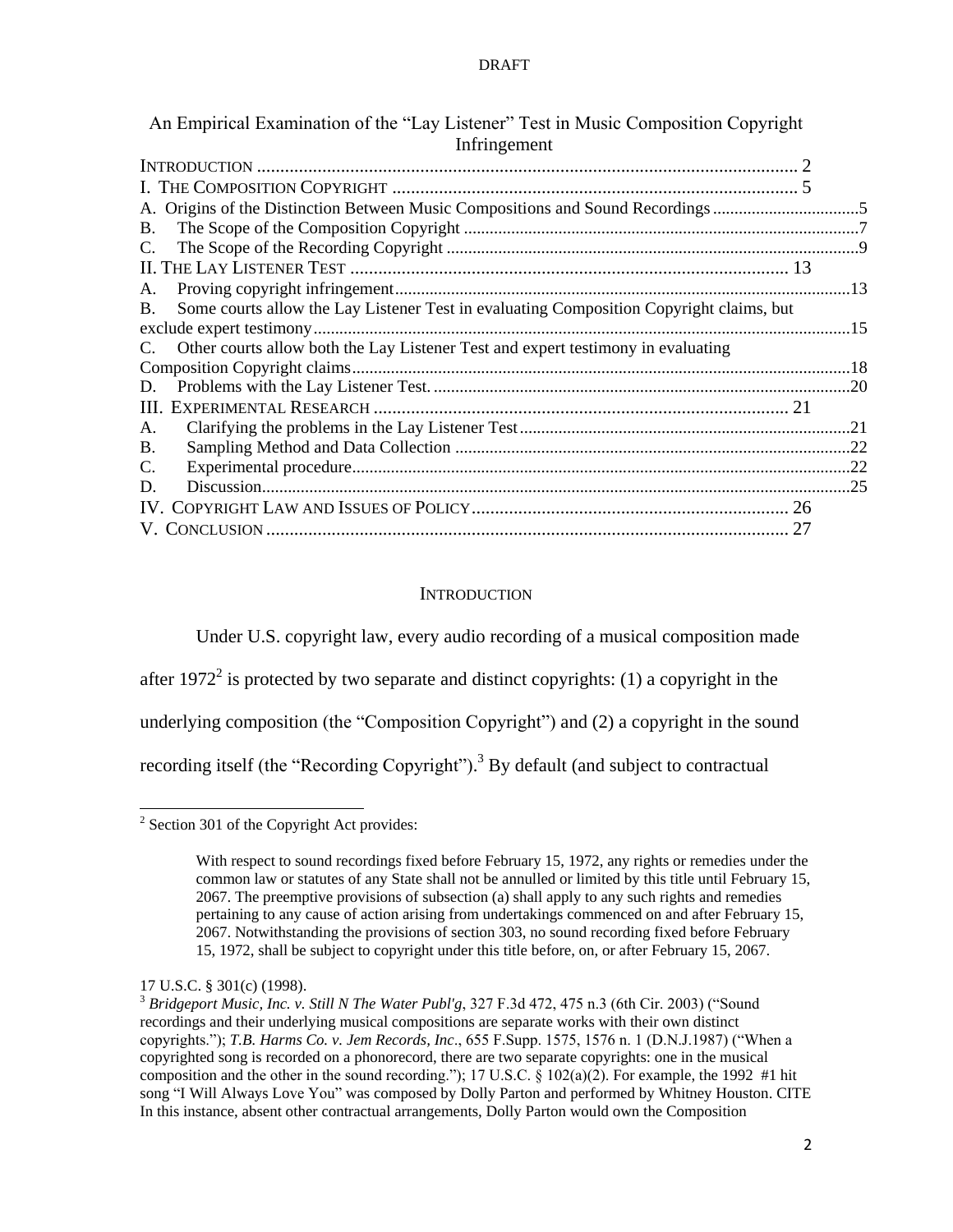transfer), the Composition Copyright is held by the person or persons who composed the music, and the Recording Copyright is held by the person or persons who performed the music in a particular recording.<sup>4</sup>

When a jury evaluates a claim of either Composition Copyright infringement or Recording Copyright infringements, it may rely on two types of evidence, alone or in combination: (1) each juror's own lay comparison of the copyrighted music to the alleged infringing music(the "Lay Listener Test"),  $5$  and (2) the testimony of expert witnesses.<sup>6</sup>

In a Recording Copyright infringement case, a jury is tasked with determining whether an actual sound recording has been appropriated by the allegedly infringing work.<sup>7</sup> The Lay Listener Test is generally appropriate and effective in Recording Copyright cases because "comparing sounds" is within our common human experience.

 $\overline{a}$ 

<sup>4</sup> 17 U.S.C. § 101 (Sound recordings are "works that result from the fixation of a series of musical, spoken or other sounds, ... regardless of the nature of the material objects, such as disks, tapes or other phonorecords, in which they are embodied."); 17 U.S.C. § 102(a)(2) (Musical works, including accompanying words are among the general subject matter of federal copyright.); *T.B. Harms Co. v. Jem Records, Inc.,* 655 F.Supp. 1575, 1576 n.1 (D.N.J. 1987). ("When a copyrighted song is recorded on a phonorecord, there are two separate copyrights: one in the musical composition and the other in the sound recording.").

 $<sup>5</sup>$  The Lay Listener Test is an umbrella term that applies to the many different varieties of tests to determine</sup> Substantial Similarity that rely on playing a recording of the music compositions to the jury for them to decide infringement. *See Arnstein*, *Kroft*, et al.

Copyright and Whitney Houston would own the Recording Copyright.

<sup>6</sup> For Composition Copyright *see Arnstein v. Porter*, 154 F.2d 464, 473 (2d Cir. 1946).

For use of expert testimony in Recording Copyright *see Johnson v. Gordon*, 409 F.3d 12, 25 (1st Cir. 2005) (rejecting allegation of sampling because the expert had not "performed a technical analysis of the type used by musicologists to detect samples in sound recordings; he had not noted the existence of sampling in his report; and he could not point to the sheet music corresponding to the relevant sound recordings to indicate where sampling might have occurred.")

For the Lay Listener Test used in Recording Copyright see Tuff 'N' Rumble Management, Inc. v. Profile Records, Inc.(noting that the proper test for determining infringement of a Recording Copyright is "whether an average lay observer would recognize the alleged copy as having been appropriated from the copyrighted work‖); Williams v. Broadus (using a fragmented literal similarity approach). *See also* John Schietinger, Bridgeport Music, Inc. v. Dimension Films: How the Sixth Circuit Missed A Beat on Digital Music Sampling, 55 DePaul L. Rev. 209, 223-24 (2005).

*<sup>7</sup> See Johnson v. Gordon*, 409 F.3d 12, 18 (1st Cir. 2005) (The defendant's work will be said to be substantially similar to the copyrighted work if an ordinary person of reasonable attentiveness would, upon listening to both, conclude that the defendant unlawfully appropriated the plaintiff's protectable expression).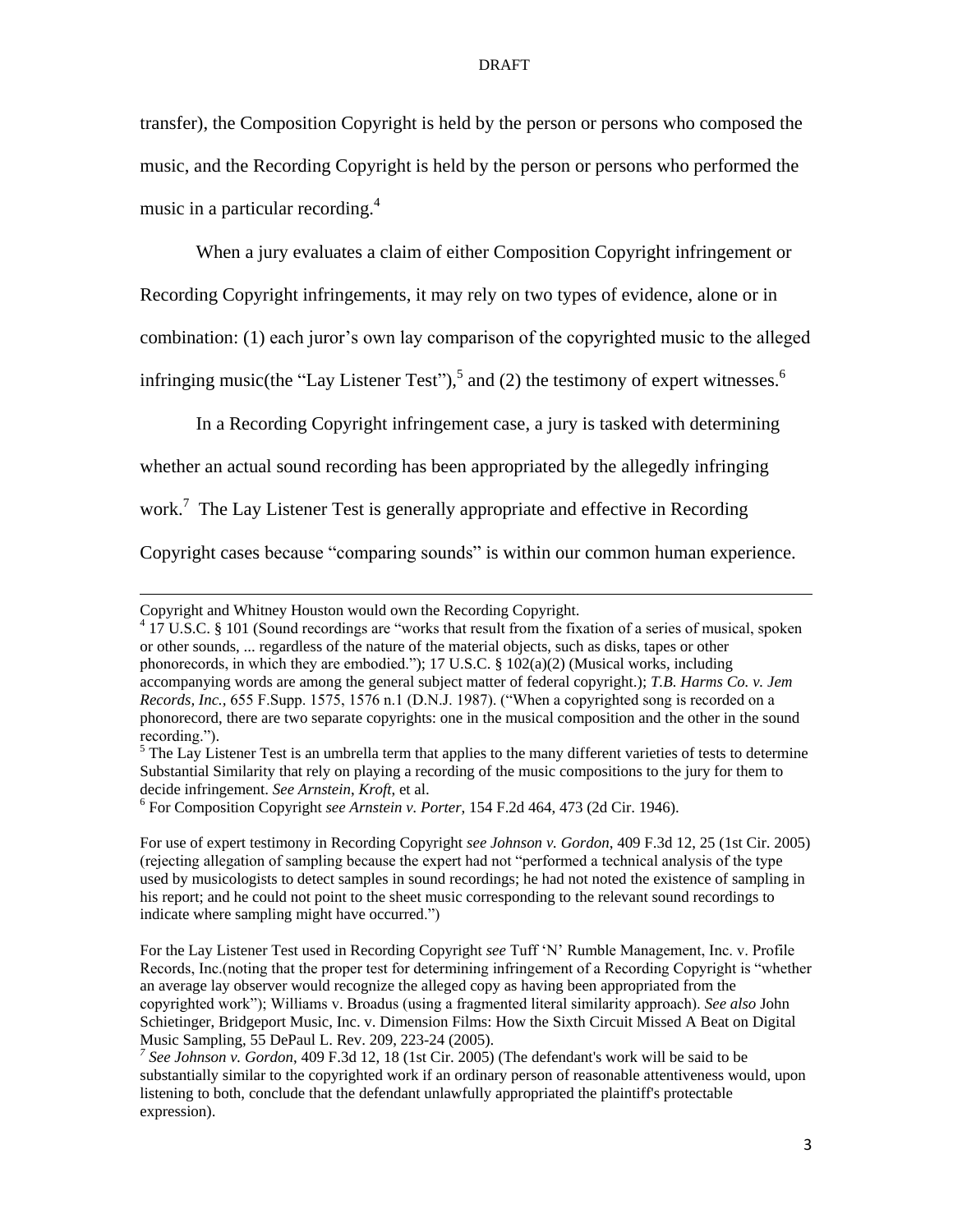A typical juror should be able to hear the original recording and the alleged infringing recording and determine whether there has been an appropriation, simply on the basis of the degree of similarity between the performances as aurally perceived. Expert testimony would usually only be necessary where the original recording has been truncated and/or modified, making lay comparison difficult.

However, courts also allow the use of the Lay Listener Test in Composition Copyright infringement cases. In a Composition Copyright case, the jury is tasked not with determining whether an actual recording has been copied, but whether the underlying musical composition (melody, harmony, rhythm, etc.) has been appropriated. The use of the Lay Listener Test in this context is problematic. , The recordings played for jurors in a Composition Copyright case are intended only as a vehicle for presenting evidence of the underlying musical composition, of which the recording is merely an expression.<sup>8</sup> The jurors are being asked to look *beyond* the performance as expressed in the recording, and focus on the underlying musical ideas embodied in the recording. Yet playing an audio recording invites the juror to focus on the sound recording – which is not at issue – rather than the underlying composition. This is especially so because an understanding of musical composition is outside a normal juror's range of experience.

Thus, playing the sound recording in a Composition Copyright case invites the jurors to make the wrong comparison, comparing the sound recordings, rather than the compositional elements underlying each recording. This creates an unavoidable risk that the jury will reach the wrong conclusion. Therefore, playing recordings in Composition

<sup>&</sup>lt;sup>8</sup> *Newton v. Diamond*, 204 F. Supp. 2d 1244, 1249 (C.D. CA 2002) ("A musical composition captures an artist's music in written form.").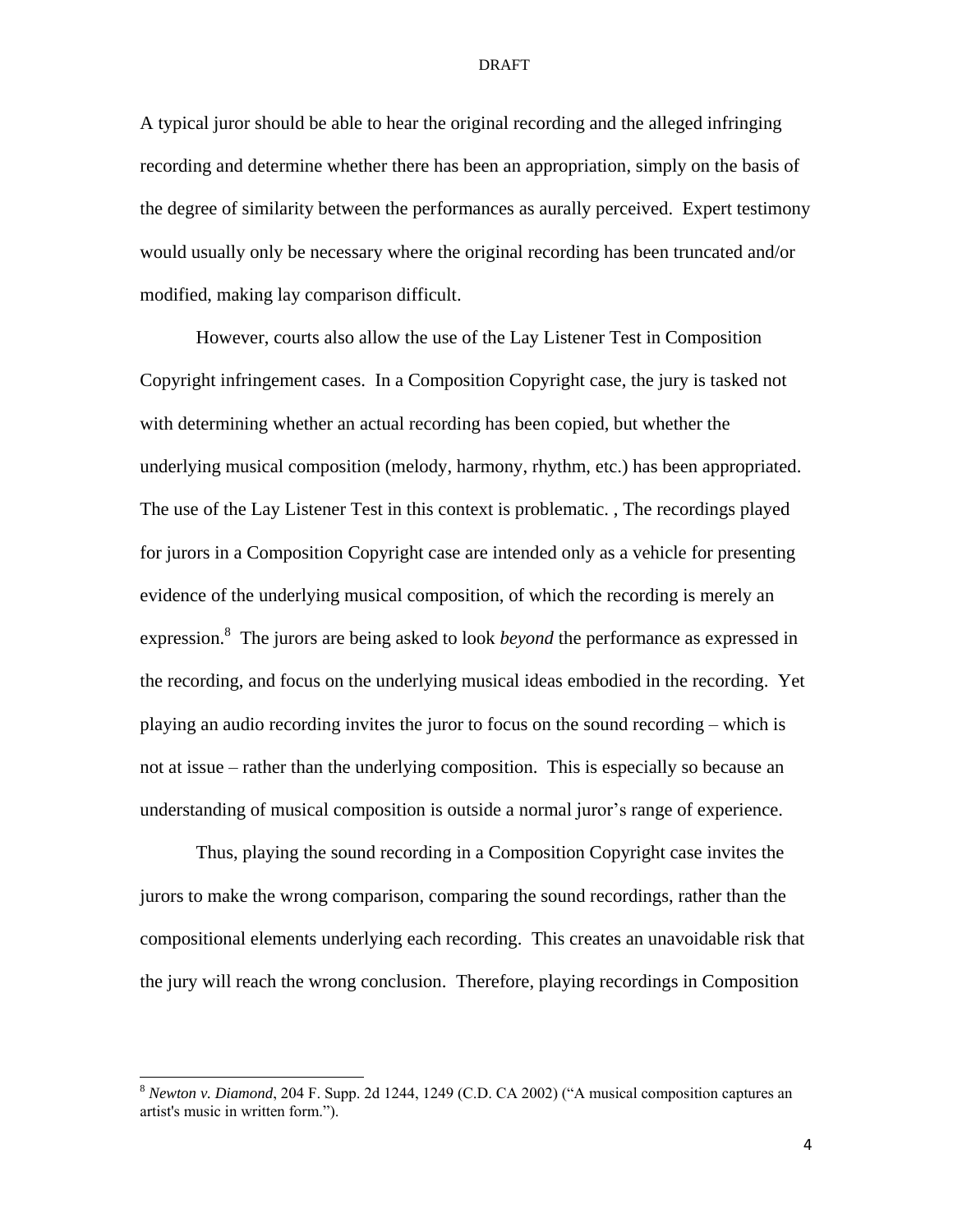Copyright cases and asking the jurors to apply the Lay Listener Test may be unduly prejudicial. 9

This paper examines the danger of prejudice posed by use of the Lay Listener Test in Composition Copyright infringement cases. It articulates specific problems with use of the Lay Listener Test in such cases, and uses empirical research to explore the existence and severity of these problems.

## I. THE COMPOSITION COPYRIGHT

<span id="page-4-1"></span><span id="page-4-0"></span>A. Origins of the Distinction Between Music Compositions and Sound Recordings

Music compositions first received copyright protection at a time when the music business relied primarily on sheet music sales. In 1800, sheet music was the chief vehicle for new music to reach American consumers.  $^{10}$  In the absence of audio reproduction technologies, music consumers would purchase sheet music versions of popular songs, in books, magazines, or individually.<sup>11</sup> The sheet music could then be performed on a home piano or other instrument.<sup>12</sup>

Although music was not protected by the first U.S. Copyright Act in 1790,  $13$  when copyright protection for music was added in the Copyright Act in 1831 it gave a song's composer "the sole right and liberty of reprinting, publishing and vending such  $\dots$ [work] . . . in the whole or in part."<sup>14</sup> This was the start of the Composition Copyright.

 $9$  See, e.g., Fed. Rule of Evid. 403 ("Although relevant, evidence may be excluded if its probative value is substantially outweighed by the danger of unfair prejudice, confusion of the issues, or misleading the jury, or by considerations of undue delay, waste of time, or needless presentation of cumulative evidence.").

<sup>10</sup> Edward Samuels, *The Illustrated History of Copyright*, 2000.  $\frac{11}{10}$ 

 $^{12}$  *Id*.

 $13$  Copyright Act of 1790,

<sup>&</sup>lt;sup>14</sup> Act of Feb. 3, 1831, Ch. XVI, §4.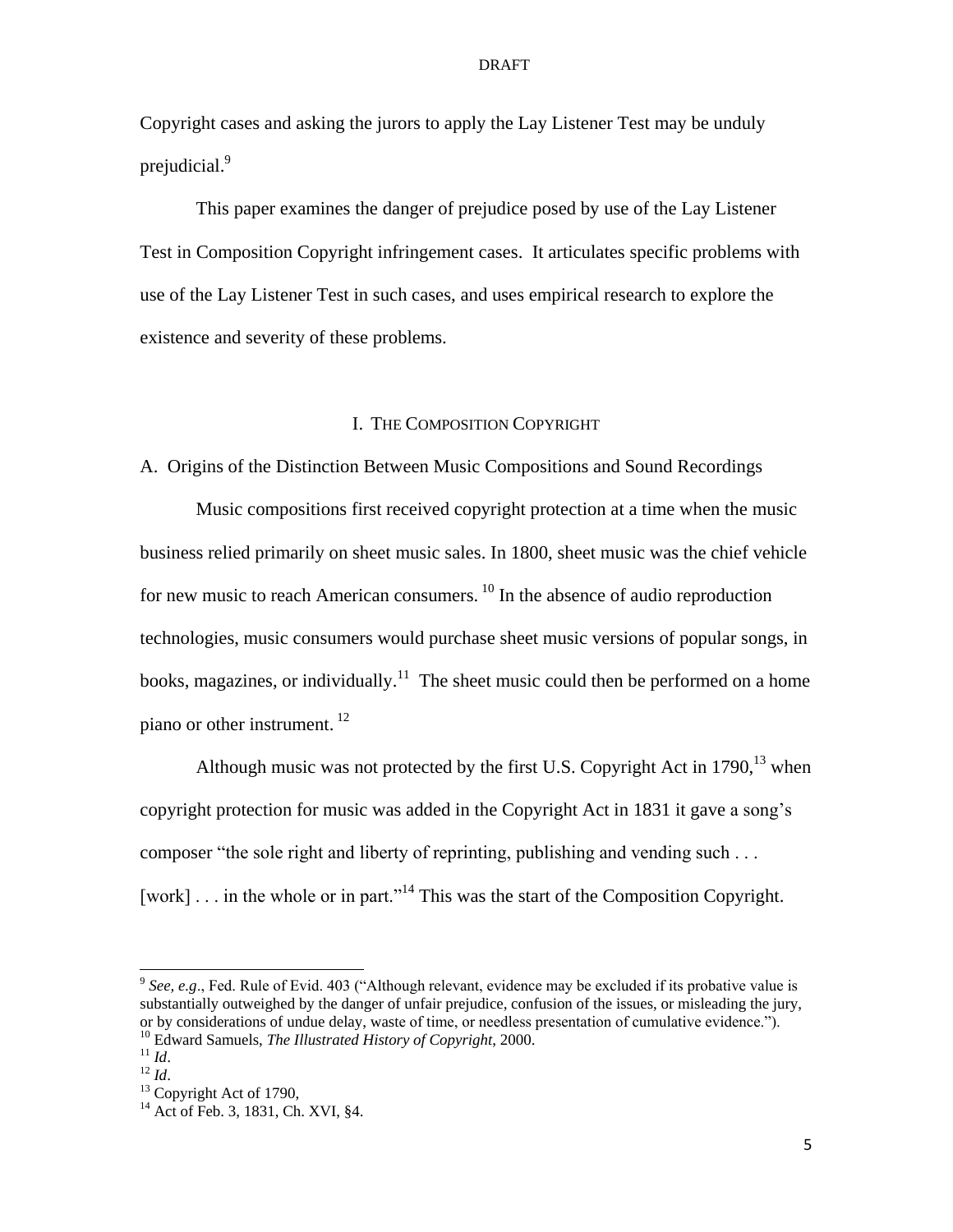The scope of Composition Copyright was later expanded in 1897 specifically to include the exclusive right to perform the work publicly,<sup>15</sup> and Composition Copyright holders currently have the right to exclude others from making copies or phonorecords, to prepare derivative works, and to distribute copies, among other rights.<sup>16</sup>

Sound recordings were not protected by copyright law until passage of the 1976 Copyright Act. The 1976 Act introduced the Recording Copyright, which protects "works that result from the fixation of a series of musical, spoken, or other sounds. . . ."<sup>17</sup> The 1976 Act was a commonsense attempt to tailor copyright law to the technology and business practices of that era's music industry.

The 1976 Act's recognition of separate copyrights for composition and for recording encouraged the music industry to profit and grow. The Composition Copyright incentivized composition by allowing composers to profit in the underlying work over multiple performances. The Recording Copyright encouraged recorded performance by

<sup>&</sup>lt;sup>15</sup> Act of Jan. 6, 1897, 54th Cong., 2d Sess., 29 Stat. 694.

<sup>16</sup> 17 U.S.C. § 106 (2010).

the owner of copyright under this title has the exclusive rights to do and to authorize any of the following:

<sup>(1)</sup> to reproduce the copyrighted work in copies or phonorecords;

<sup>(2)</sup> to prepare derivative works based upon the copyrighted work;

<sup>(3)</sup> to distribute copies or phonorecords of the copyrighted work to the public by sale or other transfer of ownership, or by rental, lease, or lending;

<sup>(4)</sup> in the case of literary, musical, dramatic, and choreographic works, pantomimes, and motion pictures and other audiovisual works, to perform the copyrighted work publicly;

<sup>(5)</sup> in the case of literary, musical, dramatic, and choreographic works, pantomimes, and pictorial, graphic, or sculptural works, including the individual images of a motion picture or other audiovisual work, to display the copyrighted work publicly; and

<sup>(6)</sup> in the case of sound recordings, to perform the copyrighted work publicly by means of a digital audio transmission.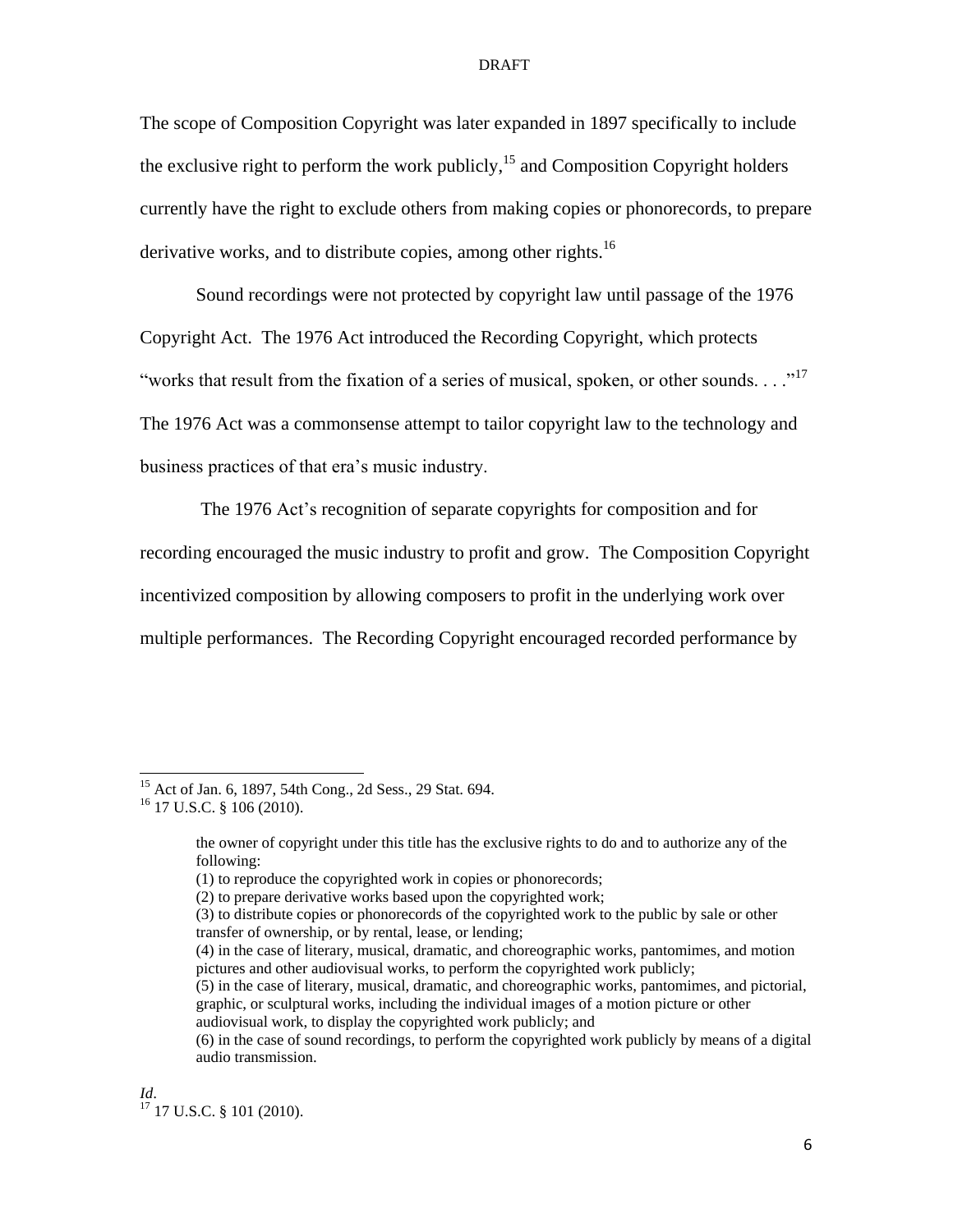allowing them to profit from the unique musical interpretation embodied in their recordings.<sup>18</sup>

At the same time, the 1976 Act also raised questions about the scope of the Composition Copyright and the Recording Copyright. Under the 1976 Act, the two rights are separate and distinct; what one protects, the other does not. Given this separation, holders of each right have a vital interest in understanding exactly where one right ends and the other right begins. Courts set forth the boundaries of each copyright in a series of rulings discussed respectively in the two sections below.

<span id="page-6-0"></span>B. The Scope of the Composition Copyright

Composition Copyright is traditionally understood to protect "rhythm, harmony" and melody."<sup>19</sup> That definition was recently affirmed by the Sixth Circuit in the 2003 decision *Bridgeport Music, Inc. v. Still N The Water Publishing*, <sup>20</sup> and by the Ninth Circuit in the 2003 decision *Newton v. Diamond*. 21

At least one recent case has articulated a more expansive definition that includes musical elements more frequently associated with sound recordings and not musical writings. In the 2004 decision *Swirskey v. Carey*,<sup>22</sup> the Ninth Circuit suggested that Composition Copyright could protect pitch, tempo, phrasing, structure, chord progressions and lyrics, in addition to rhythm, harmony and melody, $^{23}$  although the

<sup>&</sup>lt;sup>18</sup> *Id*. Subject to a statutorily set license fee, performers have an automatic right to perform any composition.

 $19$  Nimmer On Copyright (1987) ("It has been said that a musical work consists of rhythm, harmony and melody -- and that the requisite creativity must inhere in one of these three.") 1 Melville B. Nimmer  $\&$ David Nimmer, Nimmer on Copyright § 2.05[D] at 2-58 (2010).

<sup>20</sup> 327 F.3d 472, 475 n.3 (6th Cir. 2003).

<sup>21</sup> 204 F. Supp. 2d 1244, 1249 (C.D. Cal. 2002) aff'd, 349 F.3d 591 (9th Cir. 2003) opinion amended and superseded on denial of reh'g, 388 F.3d 1189 (9th Cir. 2004) and aff'd, 388 F.3d 1189 (9th Cir. 2004)  $22\overline{376}$  F.3d 841 (9th Cir. 2004)

<sup>&</sup>lt;sup>23</sup> *Id.* at ("Other courts have taken account of additional components of musical compositions, including melody, harmony, rhythm, pitch, tempo, phrasing, structure, chord progressions, and lyrics.‖); see also *Id*. at 849-50 ("Music, like software programs and art objects, is not capable of ready classification into only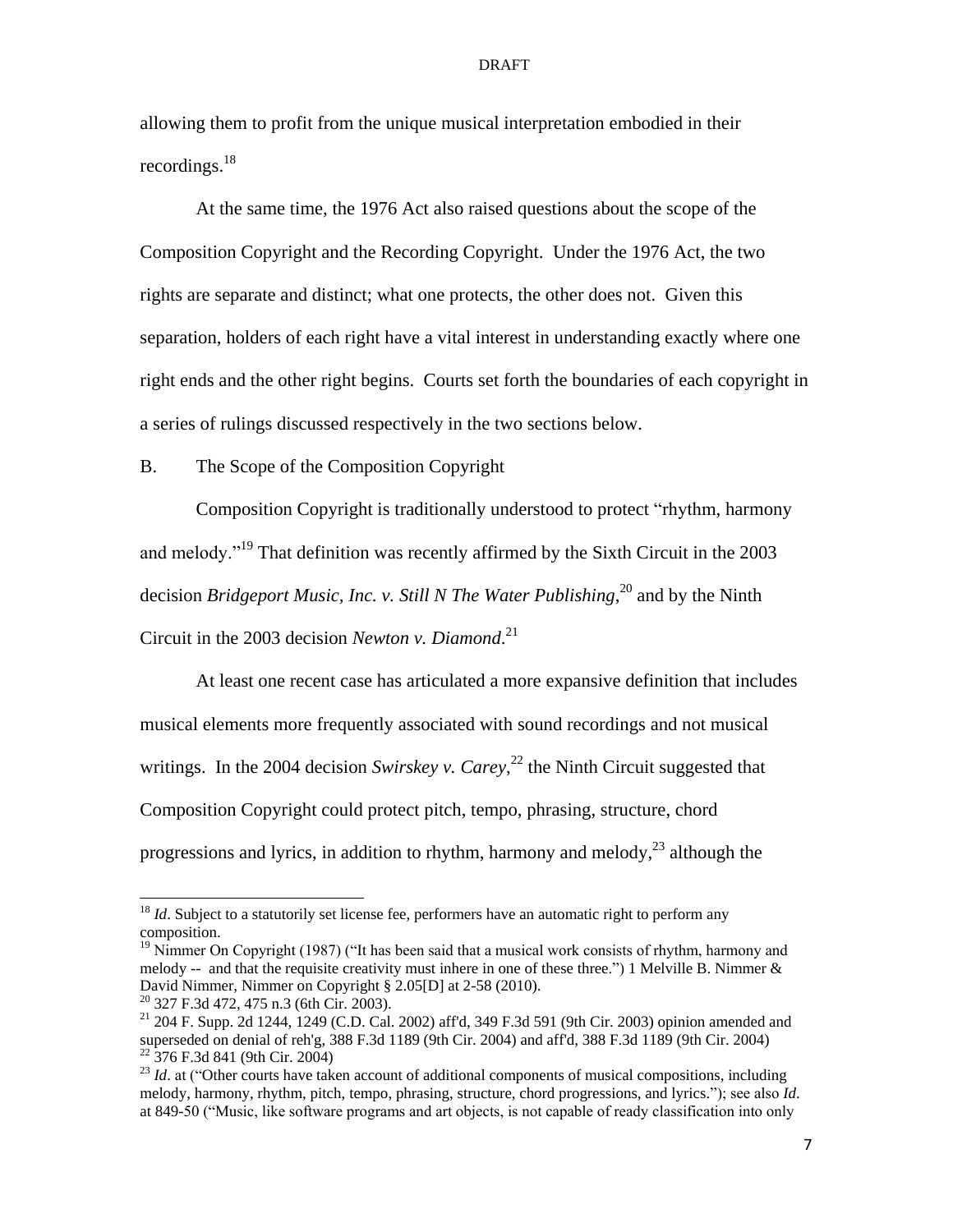court's opinion itself relied on the same elements of rhythm, harmony, and melody.  $^{24}$ Commentators have argued that because music is increasingly composed using audio recording equipment without ever being written down, the scope of Composition Copyright should reflect the distinctive elements of a song as embodied by the recording, <sup>25</sup> including the factors suggested by *Swirsky*. However, no court has cited *Swirsky*'s dicta with approval on this point<sup>26</sup> or otherwise relied on music performance factors such as tempo, orchestration, key/pitch, or style/genre to sustain a finding of Substantial Similarity in a Composition Copyright case.<sup>27</sup>

The legal distinction reflects a practical distinction between a composition and the songwriter who writes it, and a sound recording and the artist who performs it.<sup>28</sup> The

five or six constituent elements; music is comprised of a large array of elements, some combination of which is protectable by copyright.").

 $^{24}$  *Id.* at 848 (holding that "although chord progressions may not be individually protected, if in combination with rhythm and pitch sequence, they show the chorus of [the allegedly infringing song] to be substantially similar to the chorus of [the allegedly infringed song], infringement can be found."). <sup>25</sup> Alan Korn, Issues Facing Legal Practitioners in Measuring Substantiality of Contemporary Musical Expression, 6 J. Marshall Rev. Intell. Prop. L. 489, 490 (2007) ("precedent has failed to keep up with important shifts in how contemporary music is composed by its practitioners or appreciated by its audience. As a result, the legal system continues to analyze difficult compositional works based on a definition of music that may no longer be adequate to the task.‖); Gabriel Jacob Fleet, What's in A Song? Copyright's Unfair Treatment of Record Producers and Side Musicians, 61 Vand. L. Rev. 1235, 1242 (2008) ("Given the practice of using the recording studio as a compositional medium and in light of the elimination of a written notation requirement, the boundary separating these two copyrights has become blurred."). <sup>26</sup> The closest case to this proposition is *Gable v. National Broadcasting Co*, 727 F.Supp.2d 815, 831 (C.D. Cal. 2010). This was an infringement case for a television show and the court did use the quote from Swirsky "whether [the works] share a similarity of ideas and expression as measured by external, objective criteria." In doing their substantially similar test they were to look at "whether there is substantial similarity in the objective elements of theme, plot, dialogue, characters, sequence of events, mood, pace, and setting between Karma! and Earl." While the factors in *Swirsky* were for musical compositions, there is some similarity in applying that analysis to the television shows because they are looking at more than just the basic plot and characters. The only other music case that cites *Swirsky* is *Positive Black Talk Inc. v. Cash Money Records*, Inc, 394 F.3d 357 (5th Cir. 2004), which cites *Swirksy* inverse relationship of access and similarity and how the 9th Circuit unlike many other circuits use "substantial similarity" to describe the similarity needed for factual copying as well as legally actionable copying. Id. at PINCITE, citing *Swirsky*, 376 F.3d at 844. ("Where a high degree of access is shown, we require a lower standard of proof of substantial similarity.").

<sup>&</sup>lt;sup>27</sup> Id., citations omitted; Alan Korn, Issues Facing Legal Practitioners in Measuring Substantiality of Contemporary Musical Expression, 6 J. Marshall Rev. Intell. Prop. L. 489, 490 (2007).

<sup>&</sup>lt;sup>28</sup> Gabriel Jacob Fleet, What's in A Song? Copyright's Unfair Treatment of Record Producers and Side Musicians, 61 Vand. L. Rev. 1235, 1279 (2008) ("In addition to the need to separate the sound recording copyright from the musical composition copyright in legally analyzing a claim for copyright infringement,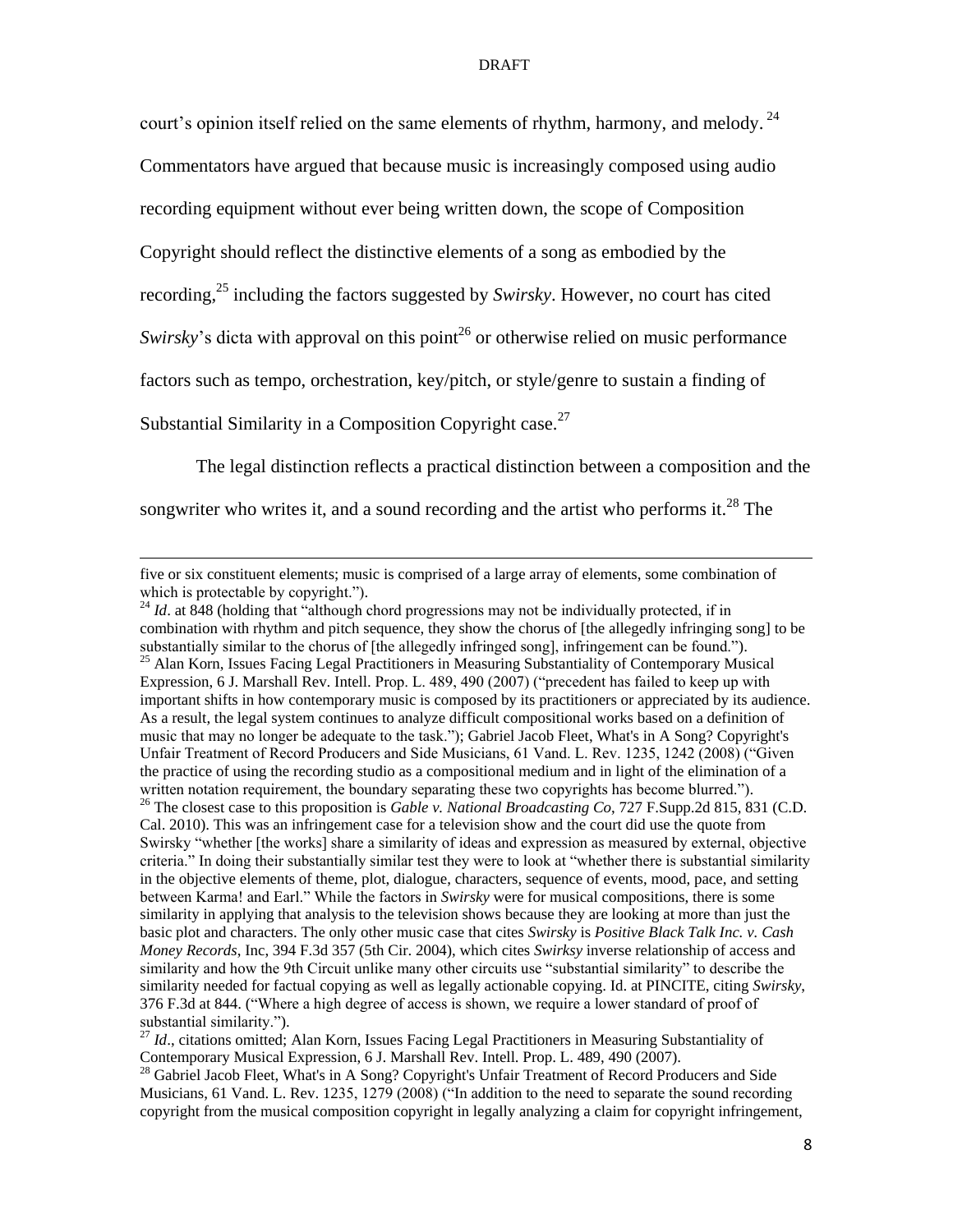music business still employs people who are *only* composers and people who are *only* performers, as well as people who do both. In making the distinction between the Composition Copyright and the Recording Copyright, congress has made the decision to reward both activities.<sup>29</sup> Despite a lack of consensus about the exact delineation between the Composition Copyright and the Recording Copyright, the 1976 Act's distinction between the two serves the practical function of ensuring that both composers and performers are protected and compensated.

## <span id="page-8-0"></span>C. The Scope of the Recording Copyright

 $\overline{a}$ 

In order to curtail rampant unauthorized copying of sound recording in the music industry, Congress passed The Sound Recording Act of  $1971$ .<sup>30</sup> Musical industry experts testified that legitimate sound recording owners were missing out on at least \$100 million

see, e.g., id., as a practical matter, these copyrights represent two distinct sources of potential licensing revenue for a performer/composer.")

 $29$  Some would limit the scope of a Composition Copyright must be limited to the "generic sound that would necessarily result from any performance of the piece." Gabriel Jacob Fleet, What's in A Song? Copyright's Unfair Treatment of Record Producers and Side Musicians, 61 Vand. L. Rev. 1235 (2008). In other words, if there were 100 versions of a piece, the Composition Copyright of the underlying composition would represent only those elements elements that make all 100 versions recognizable as the same song:

<sup>[</sup>O]ne court has said that "a musical composition's copyright protects the generic sound that would necessarily result from any performance of the piece." This definition encapsulates the theory of the musical work copyright and its distinction from the sound recording copyright. However, it still does not indicate which sonic elements expressed in the recording are included within the musical composition. The logic of this putative definition is circuitous, because it merely begs the question: Which sounds would result from any performance and which are unique to the specific performance captured by the sound recording? This court's attempt at a definition does little to answer that more fundamental question.

*Id*. at 1241, citing *Newton v. Diamond*, 204 F. Supp. 2d 1244, 1249 (C.D. Cal. 2002), aff'd on other grounds, 388 F.3d 1189, 1194 (9th Cir. 2004) (finding that the Composition Copyright was not infringed where the defendant had sampled a sound recording consisting primarily of "highly developed performance" techniques, rather than the result of a generic rendition of the composition.").

<sup>&</sup>lt;sup>30</sup> A New Spin on Music Sampling: A Case for Fair Pay, 105 Harvard Law Review 726 (1992), citing Prohibiting Piracy of Sound Recordings: Hearings on S. 646 and H.R. 6927 Before Subcommittee No. 3 of the House Committee on the Judiciary, 92nd Congress, 1st session 1, 25 (1971). *Should I put anywhere in the footnote about how the 1971 act was later incorporated into the 1976 Act??*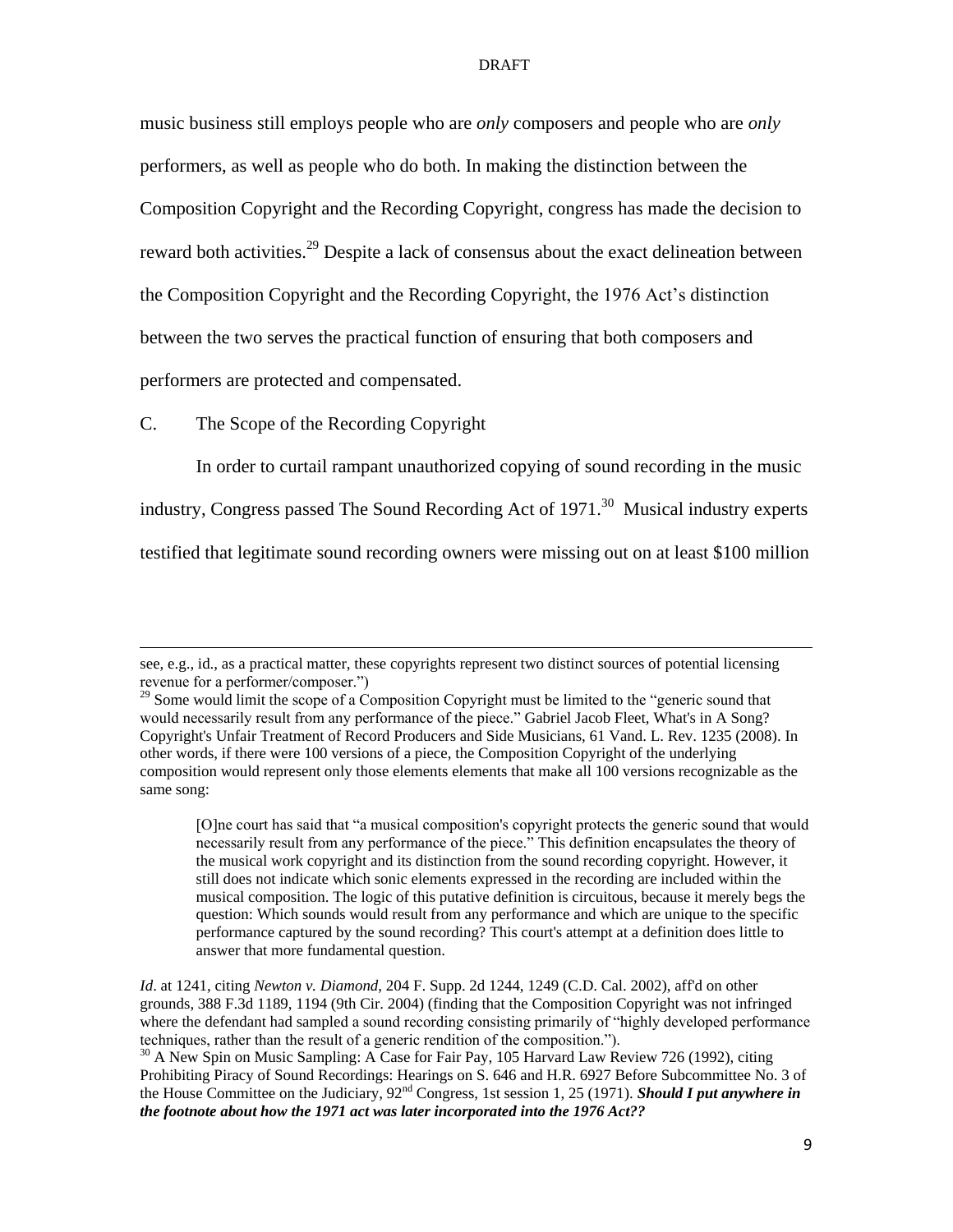due to this unauthorized copying. <sup>31</sup> This act gave copyright protection to sound recordings that were made after February 15, 1972.<sup>32</sup> The Copyright Act of 1976 defined sound recordings as "works that result from the fixation of a series of musical, spoken, or other sounds".<sup>33</sup> This Act also afforded the owner of the Recording Copyright the exclusive rights of reproduction, preparation of derivative works, and distribution of copies, but explicitly does not afford performance rights.<sup>34</sup> The reproduction right is defined as the right "to duplicate the sound recording in the form of phonorecords, or of copies of motion pictures and other audiovisual works, that directly or indirectly recapture the actual sounds fixed in the recording", while the derivative work right is "to prepare derivative work in which the actual sounds fixed in the sound recordings are rearranged, remixed, or otherwise altered in sequence or quality."<sup>35</sup>

A newfound technology in the music industry is *Digital Music Sampling*, or simply *sampling.* It is used in music recordings to recycle sound clips that were originally recorded by other musicians. Generally, an artist who is sampling will take a previously popular song, incorporate a more modern sound, and repeat it throughout the new song. When an artist wants to lawfully make a sampled recording, they must obtain the correct licenses and pay the original artist for the use of the recording. Because sampling requires the composition copyright and the sound recording copyright, there are two separate licensing processes involved.

In *Positive Black Talk Inc. v. Cash Money Records Inc.*, a controversy arose over

<sup>31</sup> *Id.*

 $32$  17 U.S.C. § 114 (2010).

 $33$  17 U.S.C. § 101 (2010).

<sup>34</sup> 17 U.S.C. § 114(a) (2010).

 $35$  *Id* § 114(b).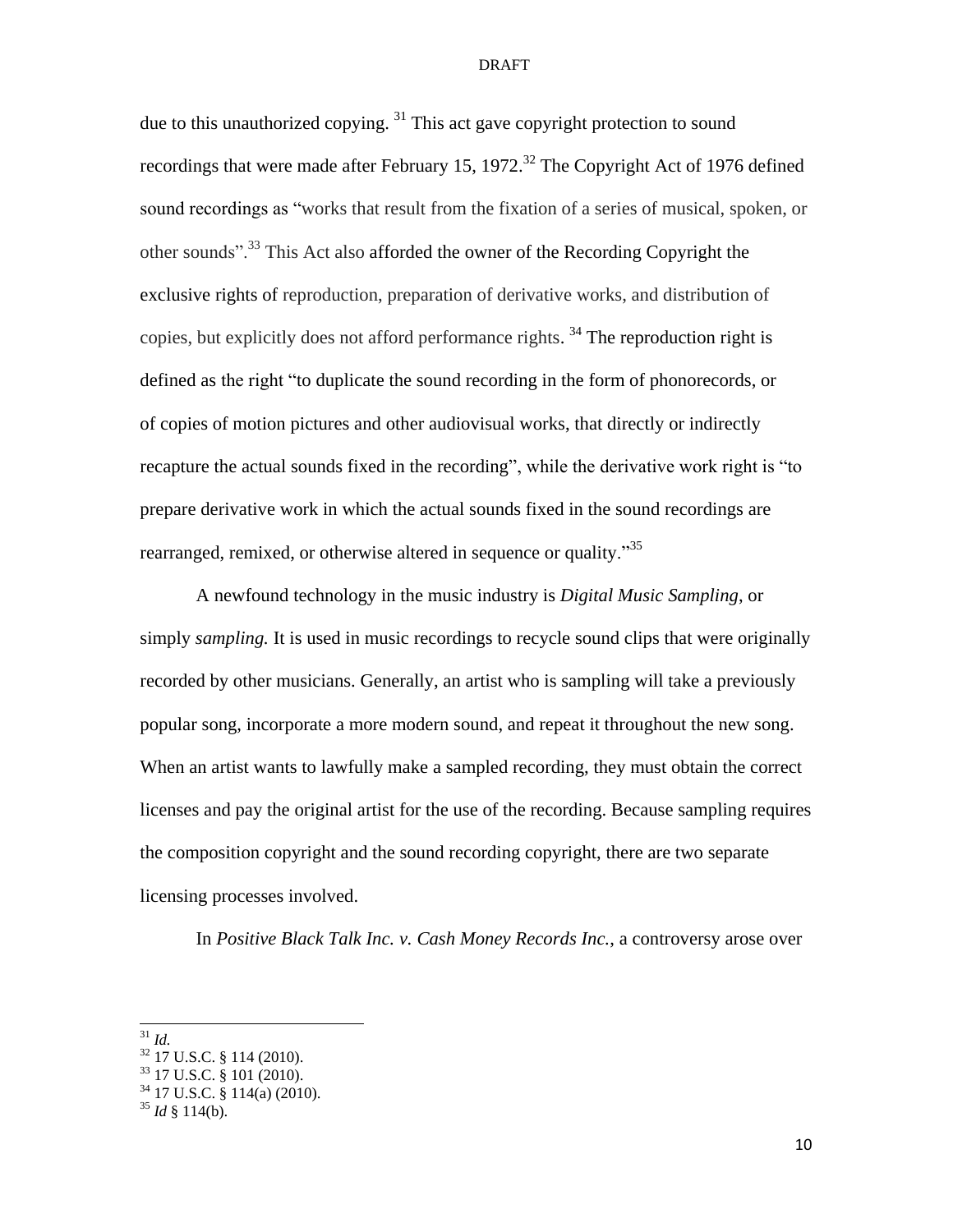the use of the poetic four-word phrase "back that ass up."<sup> $36$ </sup> In 1997, two New Orleans rap artist each recorded a song using the phrase, which resulted in allegations of copyright infringement.<sup>37</sup> On appeal, PBT complained that the district court abused its discretion by allowing the defendants to show that the plaintiff's version of the song sampled, without authorization, music from the Jackson Five song, *I Want You Back*. 38 The evidence of sampling was used by the defendants to show that the very heart, or hook, of the plaintiffs' song was not the four-word phrase in controversy but rather an unauthorized sample of the Jackson Five song.<sup>39</sup> The evidence was deemed to be relevant to the determination of the songs hook because of the popularity of the Jackson Five.<sup>40</sup>The court noted that in a more perfect world the district court would admit the sampling evidence but refrain from stating that the sampling was unauthorized. $41$ However, the court held that any potential error in showing that the sampling was unauthorized did not warrant a reversal, because the jury had ample evidence to find in favor of the defendants' even if they were not informed that the Jackson Five sampling was unauthorized.<sup>42</sup>

In *Bridgeport Music, Inc. v. Dimension Films*, Bridgeport Music, Inc., Westbound Records, Inc., Southfield Music, Inc., and Nine Records, Inc, asserted copyright infringement claims against No Limit Films.<sup>43</sup> The plaintiffs alleged that "Get Off Your" Ass and Jam" was sampled, without authorization, in the rap song "100 Miles and

- <sup>38</sup> *Id.* at 378.
- <sup>39</sup> *Id.* at 379. <sup>40</sup> *Id.*

 $\overline{a}$ 

<sup>42</sup> *Id.*

 $36$  394 F.3d 357 (5<sup>th</sup> Cir. 2004).

<sup>37</sup> *Id*. at 363.

<sup>41</sup> *Id.* at 380.

<sup>&</sup>lt;sup>43</sup> 410 F.3d 792, 795 (6<sup>th</sup> Cir. 2005).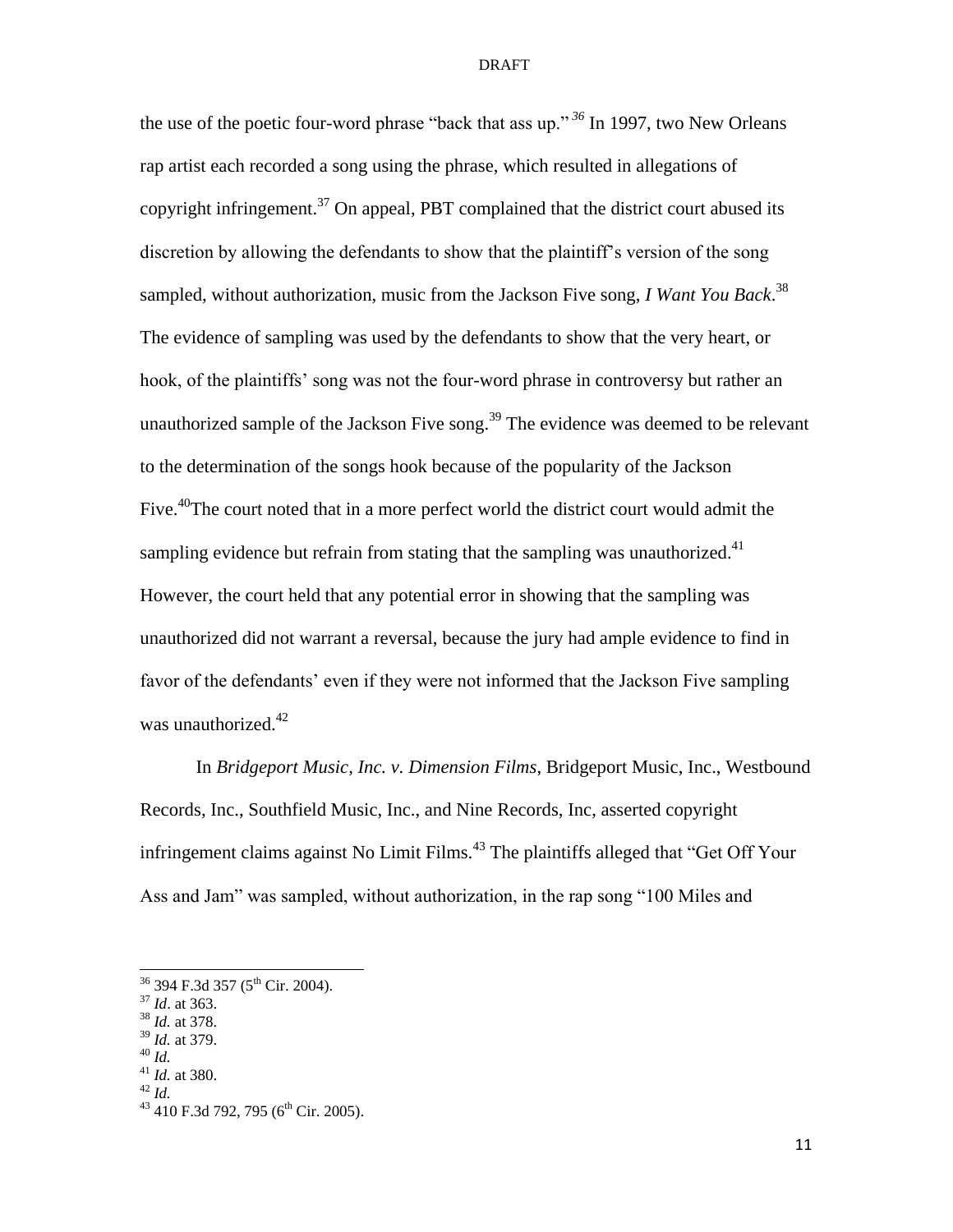Runnin'" which was included on the soundtrack to the movie "I Got the Hook  $Up^{\prime 44}$ . Bridgeport and Westbound both claimed to own the sound recording copyright in "Get" Off Your Ass and Jam" by George Clinton and the Funkadelics.<sup>45</sup> Experts testified that the creators of "100 Miles" sampled the three-note electric guitar opening of "Get Off," lowered its pitch, extended its duration, and used it throughout their song.<sup>46</sup> No Limit Films was granted summary judgment by arguing that the sample was not protected by copyright law because the sample was legally insubstantial and therefore does not amount to actionable copying under copyright law.<sup>47</sup> In reversing the district court's grant of summary judgment the Sixth Circuit first stated that "[t]he analysis that is appropriate for determining infringement of a musical composition copyright, is not the analysis that is to be applied to determine infringement of a sound recording.<sup>48</sup> The court recited the appropriate federal copyright statutes and interpreted these statutes as stating that a sound recording copyright owner may sample or copy his recordings. The court held that others cannot 'lift' or 'sample' parts of the recording without infringing on the copyright.<sup>49</sup> Therefore, it was held that when discussing infringement of a sound recording copyright by sampling, there is no *de minimis* taking and substantial similarity does "not enter the equation".<sup>50</sup> Ordinarily, to succeed on a copyright infringement case the plaintiff must show that the allegedly infringed work is copyrighted, that the defendant copied from that copyrighted work, and that the defendant copied enough of the protected expression so as

- <sup>45</sup> *Id.* at 796.
- <sup>46</sup> *Id.*
- <sup>47</sup> *Id.* at 797. <sup>48</sup> *Id.* at 798.
- <sup>49</sup> *Id.* at 800-01.
- 

<sup>44</sup> *Id.*

<sup>50</sup> *Id.* at 801.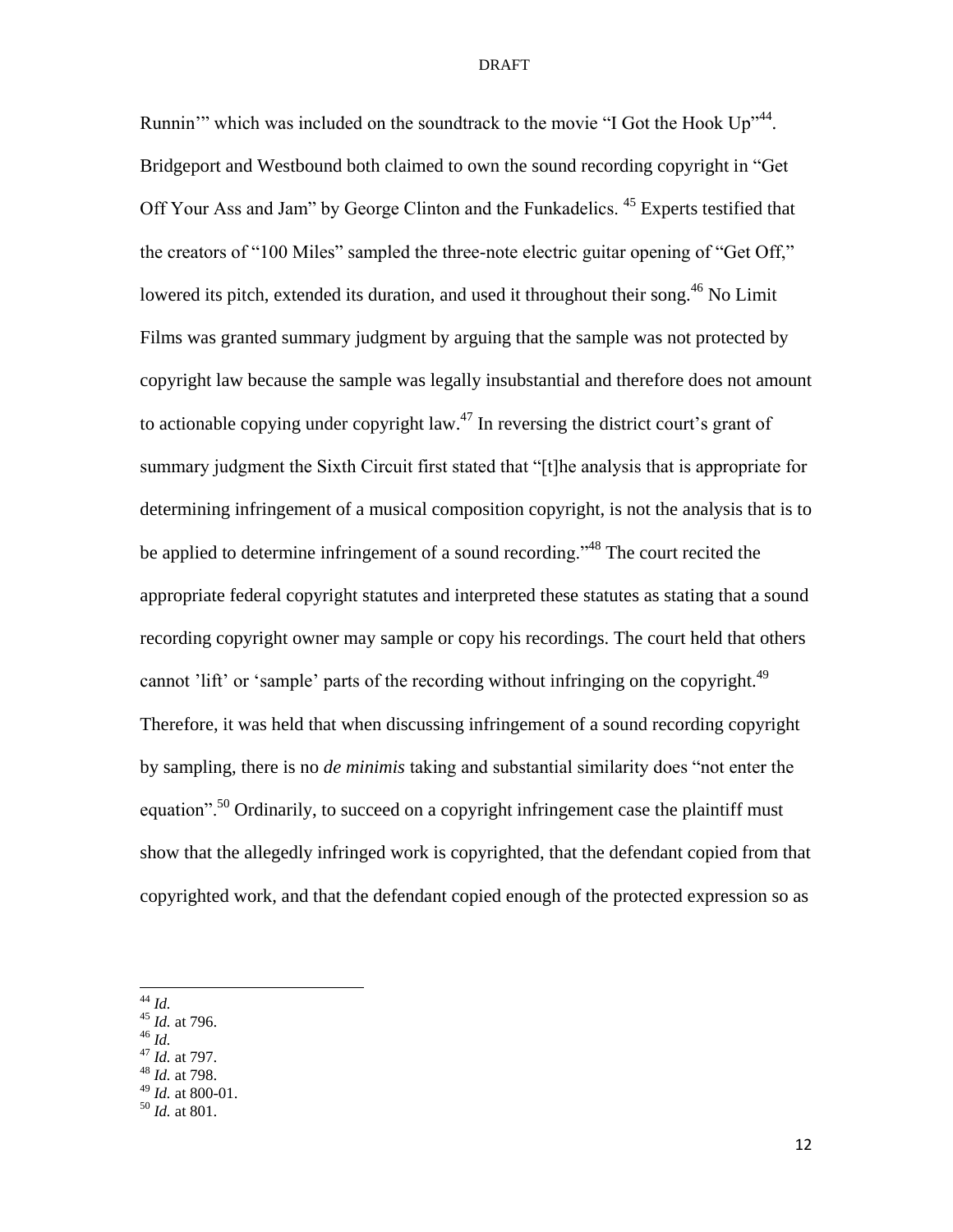to make the two pieces "substantially similar."<sup>51</sup> The Sixth Circuit's holding that substantial similarity is no longer an issue explicitly stated any copying or sampling of a copyrighted sound recording, no matter how immaterial, will constitute copyright infringement.<sup>52</sup> The court rationalized this decision by stating the appropriate statutes it cited earlier dictate it, and even sampling a small part of a sound recording is taking something of value. $53$ 

## II. THE LAY LISTENER TEST

<span id="page-12-1"></span><span id="page-12-0"></span>Notwithstanding U.S. copyright law's distinction between Composition Copyright and Recording Copyright, courts continue to apply the same test – the Lay Listener Test – to assess claims of infringement for both types of copyright. This practice ignores the fact that each type of copyright has a different scope. While the Lay Listener Test is well-suited to cases involving Recording Copyright, it is poorly-suited to evaluate claims of Composition Copyright infringement.

## A. Proving copyright infringement

Violation of either a Composition Copyright or a Recording Copyright is a question of fact to be determined by a jury.<sup>54</sup> A prima facie case of either type of infringement consists of proving (i) that the allegedly infringed work is copyrighted (ii) that the defendant copied from that copyrighted work, and (iii) that the defendant copied enough of the protected expression so as to make the two pieces "substantially similar."<sup>55</sup>

<sup>51</sup> *Feist Publications, Inc. v. Rural Telephone Service Co. Inc.,* 499 U.S. 340, 361 (1991).

 $52$  410 F.3d 792, 801 (6<sup>th</sup> Cir. 2005).

<sup>53</sup> *Id.*

<sup>&</sup>lt;sup>54</sup> *Arnstein v. Porter*, 154 F.2d 464, 473 (2d Cir. 1946) ("Similarity is an issue of fact which a jury is peculiarly fitted to determine. Even if there were to be a trial before a judge, it would be desirable (although not necessary) for him to summon an advisory jury on this question.").

<sup>55</sup> *Feist Publications, Inc. v. Rural Telephone Service Co. Inc., 499 U.S.* 340, 361 (1991). ("Not all copying is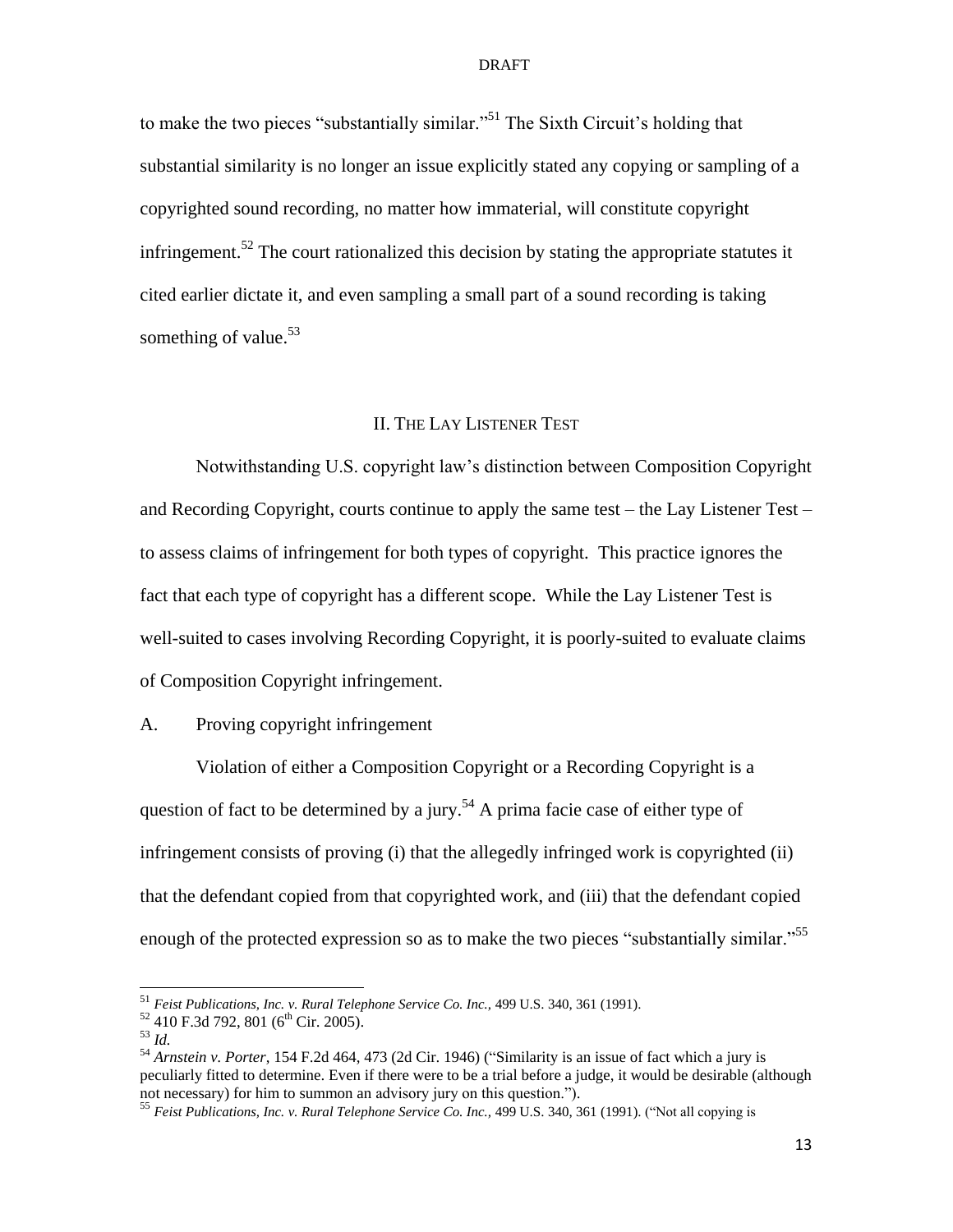―Substantial similiarity‖ is a legal standard which means that the defendant has taken either a quantitively or qualitatively significant portion of plaintiff's protected original expression: "The question, therefore, is whether defendant took from plaintiff's works so much of what is pleasing to the ears of lay listeners, who comprise the audience for whom such popular music is composed, that defendant wrongfully appropriated something which belongs to the plaintiff."<sup>56</sup>

Because Composition Copyright and Recording Copyright protect different musical elements, the inquiry into "substantial similarity" focuses on different information depending on the type of infringement alleged.

If infringement of a Recording Copyright is alleged, the jurors compare the original recording and the allegedly infringing recording, and make a factual determination about whether the original recording was used in the allegedly infringing recording.<sup>57</sup> The jury then makes a determination as to whether the duration of the recording is sufficient to be an infringement; and whether the recording has been sufficiently altered to make it a new, non-infringing work. The jury's initial determination of whether a copyrighted recording has been used is relatively straightforward. The jurors need only listen to the recordings and make a lay

copyright infringement." To establish infringement, two elements must be proven: (1) ownership of a valid copyright, and (2) copying of constituent elements of the work that are original. That there is a valid copyright, the work with the valid copyright has been copied, and there was enough copying to be considered actionable.); *Marks v. Leo Feist, Inc.* 290 F. 959, 960 (2d Cir. 1923). ("To constitute an infringement of the appellant's composition, it would be necessary to find a substantial copying of a substantial and material part of it."); *Dawson v. Hinshaw Music, Inc.*, 905 F.2d 731, 732 ( $4^{th}$  Cir. 1990). ("The law has established a burden shifting mechanism whereby plaintiffs can establish a *prima facie* case of infringement by showing possession of a valid copyright, the defendant's access to the plaintiff's work, and substantial similarity between the plaintiff's and defendant's works."

<sup>56</sup> *Arnstein* at 473; *Blume v. Spear,* 30 F. 629, 632 (C.C.N.Y. 1887) ("Upon the question of infringement there is not much room for doubt. The theme or melody of the music is substantially the same in the copyrighted and the alleged infringing pieces. The measure of the former is followed in the latter, and is somewhat peculiar. When played by a competent musician, they appear to be really the same. There are variations, but they are so placed as to indicate that the former was taken deliberately, rather than that the latter was a new piece.").

<sup>57</sup> Arnstein v. Porter, 154 F.2d 464, 468-69 (2d Cir. 1946) ("Illicit copying is an issue of fact for the jury to determine. The test for illicit copying is "the response of the ordinary lay hearer.").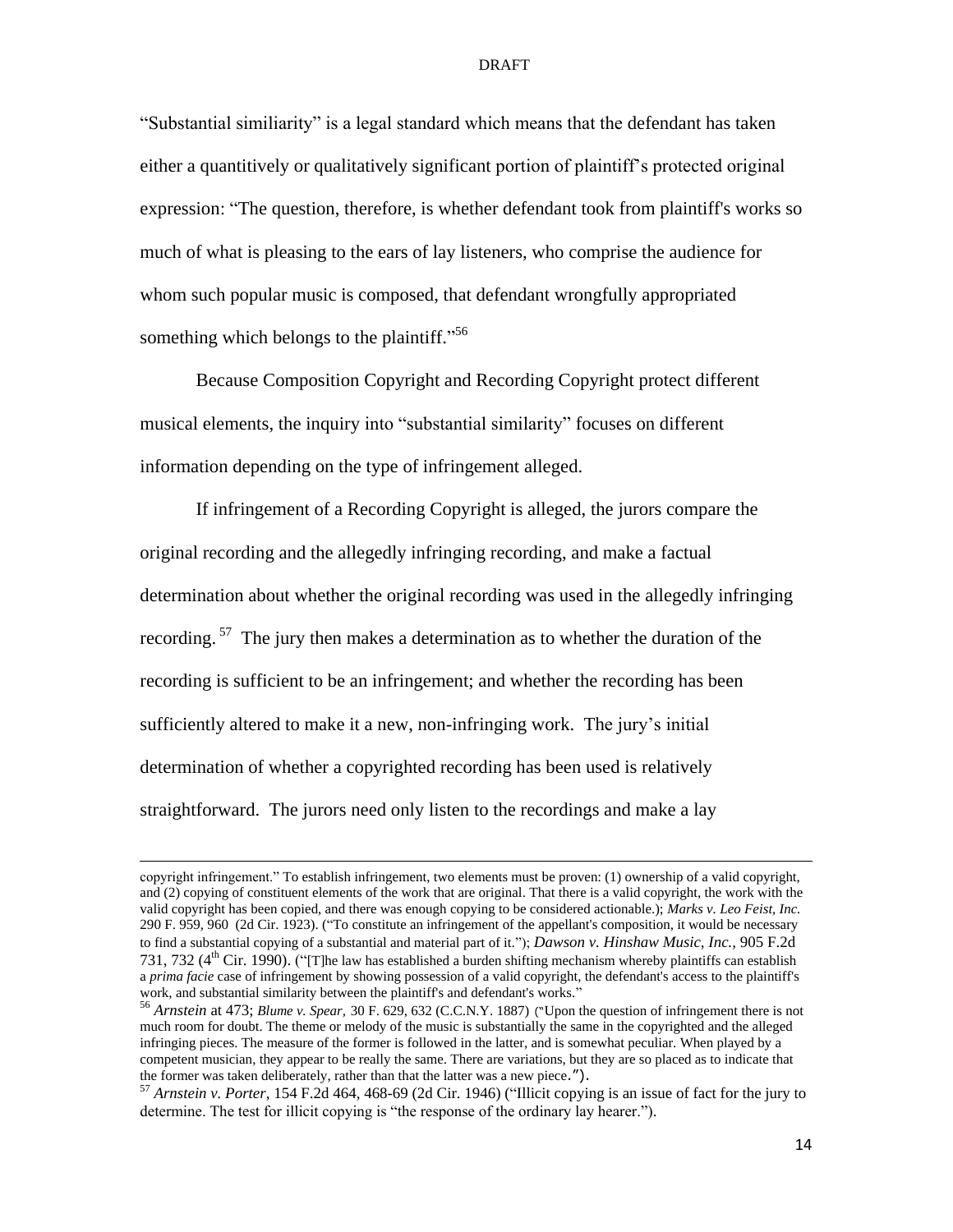comparison. Where a lay comparison is made difficult by abridgement or alteration of the original recording, the analysis is amenable to expert testimony. Audio specialists can use computer tools to analyze the audio wave forms of music and form an opinion as to the presence or absence of infringement.

On the other hand, evaluating an alleged violation of a Composition Copyright is much more difficult. Jurors cannot typically make a lay comparison of two music compositions: comparison of recorded sound is within the range of a typical juror's common experience, comparison of written sheet music is not.  $^{58}$  As a result, cases involving claims of Composition Copyright infringement will generally require the testimony of an expert witness, such as a musicologist, who can isolate and analyze compositional elements of the musical works and testify about their similarity.<sup>59</sup> However, most courts limit or exclude expert testimony where it would be most helpful,

Listener Test".<sup>60</sup>

<span id="page-14-0"></span>B. Some courts allow the Lay Listener Test in evaluating Composition Copyright claims, but exclude expert testimony

instead relying solely on jurors listening to audio recordings of the two works in the "Lay"

 58 Jurors must be able to understand English. If a jury were asked to compare passages of two poems in English for close similarities, they could do so (lay experience); if they were asked to compare passages of two poems in Farsi,, they could not. Although they might be able to recognize similar sounds (if the poems are spoken) or shapes (if the poems are written) , just as a lay juror in a Composition Copyright case may sense similar compositional elements, the jurors don't know enough Farsi to make a true, fair comparison of the Farsi poems.

<sup>59</sup> *Jollie v. Jaques*, 13 F.Cas. 910, 914 (C.C.N.Y. 1850.) ("Each case must depend upon its own particular facts and circumstances. Persons of skill and experience in the art must be called in to assist in the determination of the question. It may often be a very nice one."

 $^{60}$  Six of the twelve circuits have a case adopting a form of the lay listener test at the courts of appeals level. The Third, Fifth, Eighth, Tenth, and DC Circuits all have at least one district court case adopting some form of the lay listener test. The Seventh Circuit has apparently not addressed the issue, although at least one case has allowed a recording to be played to the jury, but on the issue of copying. *See Selle v. Gibb*, 741 F.2d 896, 899 (7th Cir. 1984) (noting that a "work tape which was introduced into evidence and played in court.")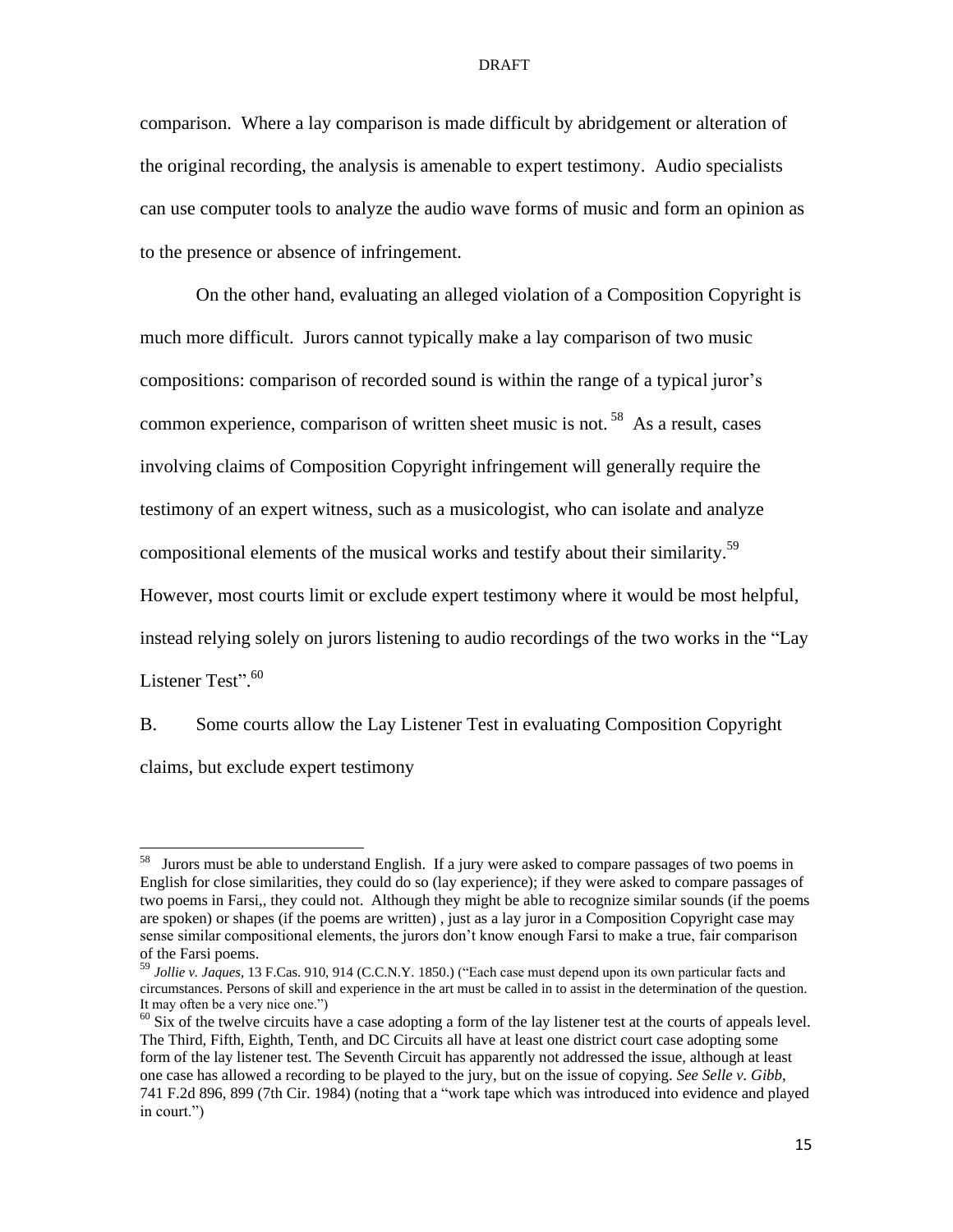The Lay Listener Test is an umbrella term for any test in which the jury listens to sound recordings of musical pieces to determine the "substantial similarity" prong of copyright infringement. Jurors evaluating a claim of Composition Copyright infringement are typically asked to listen to recordings of the original and allegedly infringing work, and apply the Lay Listener Test to determine if the compositional elements are ―substantially similar.‖ This use of the Lay Listener Test requires jurors to evaluate the compositional elements underlying the recordings, rather than evaluating the recordings themselves. Because this comparison is beyond a typical juror's common experience, expert testimony is extremely helpful in this analysis. Yet some courts have *excluded* the use of expert testimony in Compositional Copyright cases.<sup>61</sup>

The key case excluding expert testimony in a Compositional Copyright case is *Arnstein v. Porter*. 62

Ira Arnstein was a composer who was largely known then—and is only known now—for the series of lawsuits he brought again other more successful composers.<sup>63</sup> Among other theatrics, he was known for strolling around the streets of New York City wearing a sandwich board reading, "My songs have been plagiarized by the following

<sup>&</sup>lt;sup>61</sup> *Compare Arnstein v. Porter*, 154 F.2d 464, 473 (2d Cir. 1946). ("Expert testimony should be utilized only to assist in determining the reactions of lay auditors. The impressions made on the refined ears of musical experts…are utterly immaterial on the issue of misappropriation.") *with* Sid & Mary Krofft *Television Prods., Inc. v. McDonald's Corp.*, 562 F.2d 1157, 1164 (9<sup>th</sup> Cir. 1977). (The intrinsic test "depends on the response of the ordinary reasonable person" and "whether there is substantial similarity in the expressions of the ideas so as to constitute infringement." "Analytical dissection and expert testimony" are prohibited for this test.) *and Dawson v. Hinshaw Music, Inc*562 905 F.2d 731, 735 (4th Cir. 1990). (Lay listener test is proper when the general public is the targeted audience, but it would be "reckless" indifference to common sense" for a court to employ a doctrine for copyright infringement that is based on the opinion of a person who lacks the knowledge distinguish the similarities and differences between two works.)

<sup>62</sup> 154 F.2d 464 (2nd Cir. 1946).

<sup>63</sup> B. MacPaul Stanfield, Note, Finding the Fact of Familiarity: Assessing Judicial Similarity Test in Copyright Infringement Actions, 49 DRAKE L. REV. 489, 489 (2001).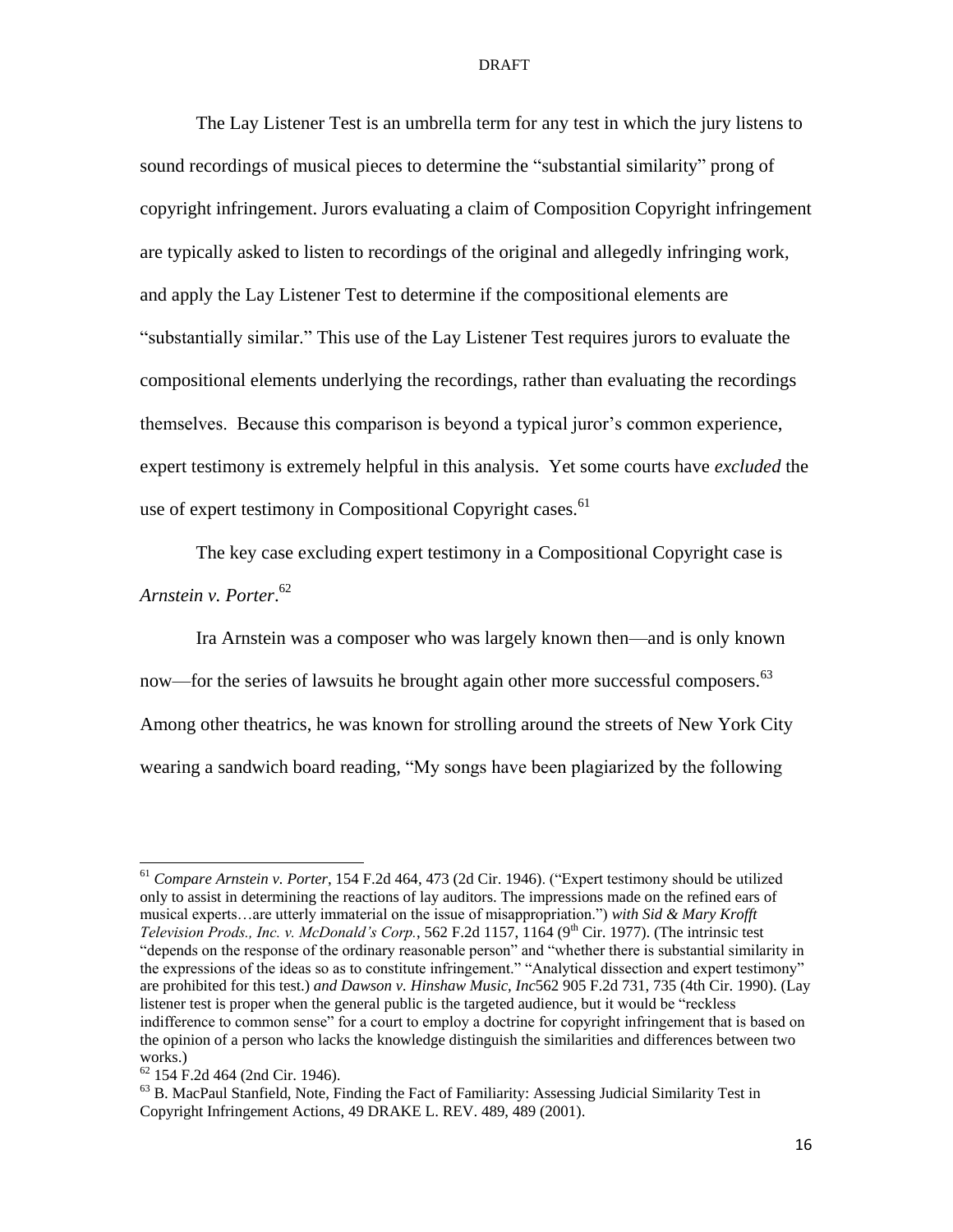writers: Irving Berlin, George Gershwin, Cole Porter, Jerome Kern, Rodgers and Hart."<sup>64</sup> In one of his first cases alleging Composition Copyright infringement, *Arnstein v. Edward B. Marks Music Corp,* <sup>65</sup>Arnstein established a pattern of playing his songs in court, but altering them to emphasize similarities:

Arnstein's lawyer had a piano and fiddle player in court plus huge music charts, an intriguing presentation. The melody line of a song consists of single notes in the clef treble. Arnstein's chart highlighted notes in both the clef and bass and when the fiddler played only the highlighted notes... lo and behold! — it sounded exactly like our song! Our attorneys spent hours trying to explain this to the judge, but he would only accept what he was hearing.<sup>66</sup>

Arnstein continued this practice of performing the composition in a way that created the impression of greater compositional similarity throughout his many lawsuits. 67

*Arnstein v. Porter*, the most legally significant of Arnstein's lawsuits, centered on Arnstein's claim of Composition Copyright infringement by Cole Porter, then the most prolific and influential of the Tin Pan Alley composers.<sup>68</sup> In determining whether there was "substantial similarity" between Arnstein's work and Porter's work that would constitute unlawful or illicit copying the court employed what it called the "ordinary lay" hearer" test, i.e. the Lay Listener Test.<sup>69</sup> Under the Lay Listener Test, the jury would listen to both works and determine whether their compositional elements were substantially similar. The court explicitly prohibited the use of expert testimony,<sup>70</sup> reasoning that the proper inquiry of the "substantial similarity" analysis is "whether

 $\overline{a}$ 

[http://www.jacklawrencesongwriter.com/songs/play\\_fiddle\\_play.html](http://www.jacklawrencesongwriter.com/songs/play_fiddle_play.html)  $5^{5}$  82 F. 2d 275 (2d Cir. 1936).

<sup>&</sup>lt;sup>64</sup> As told by songwriter Jack Lawrence, found at

<sup>66</sup> As told by songwriter Jack Lawrence, found at [http://www.jacklawrencesongwriter.com/songs/play\\_fiddle\\_play.html](http://www.jacklawrencesongwriter.com/songs/play_fiddle_play.html)

<sup>&</sup>lt;sup>67</sup> Song Writer Plays Piano For Court, N.Y. Times, Mar. 7, 1939, at 25.

<sup>68</sup> *Arnstein v. Porter*, 154 F.2d 464 (2d Cir. 1946).

 $^{69}$  *Id.* at 468. ("[T]he test is the response of the ordinary lay hearer.") **[What does the rest of the sentence say? Does the court specify for what the test is for, for instance? JL]**

 $70$  *Id.* ("Expert testimony of musicians may also be received, but it will in no way be controlling on the issue of illicit copying, and should be utilized only to assist in determining the reactions of lay auditors.")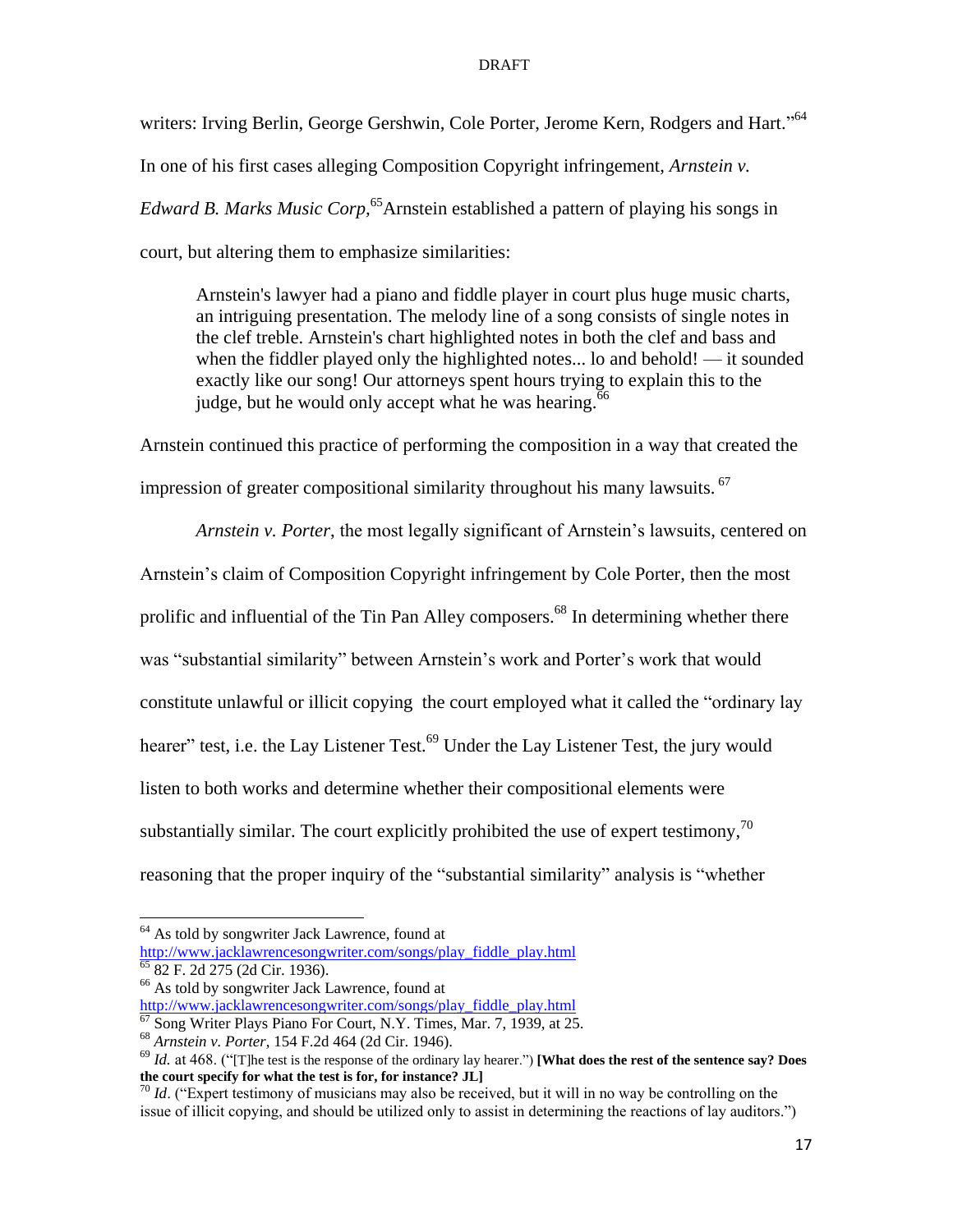defendant took from plaintiff's works so much of what is pleasing to the ears of lay listeners, who comprise the audience for whom such popular music is composed, that defendant wrongfully appropriated something which belongs to the plaintiff.<sup>771</sup> Because experts are not the "intended audience," the court reasoned that the views of experts were wholly inapplicable to a "substantial similarity" analysis.<sup>72</sup>

*Arnstein v. Porter*'s exclusion of expert testimony in the "substantial similarity" analysis has been adopted by other circuits, most notably the Ninth Circuit in *Sid & Marty Krofft Television Productions, Inc. v. McDonald's Corp*. 73

<span id="page-17-0"></span>C. Other courts allow both the Lay Listener Test and expert testimony in evaluating Composition Copyright claims

Other courts reject *Arnstein v. Porter's* exclusion of expert testimony in the ―substantial similarity‖ analysis, at least for songs that are directed at a niche audience that may not be well-represented by a typical jury.

In examining the alleged infringement of a spiritual, a specific type of religious music directed at a narrow audience, the Fourth Circuit in *Dawson v. Hinshaw Music, Inc*.<sup>74</sup> noted that juries will not necessarily represent the intended audience of a work.<sup>75</sup> Where the work is "popular music," *Dawson* explained, "[t]he lay listener's reaction is relevant because it gauges the effect of the defendant's work on the plaintiff's market.<sup>76</sup> But the *Dawson* court criticized the exclusion of expert testimony where the intended

<sup>71</sup> *Id*. at 473.

 $72$  Id. ("The impression made on the refined ears of musical experts or their views as to the musical excellence of plaintiff's or defendant's works are utterly immaterial on the issue of misappropriation; for the views of such persons are caviar to the general-and plaintiff's and defendant's compositions are not caviar.").

<sup>73</sup> 562 F.2d 1157, 1162 (9th Cir. 1977)

<sup>74</sup> 905 F.2d 731 (4th Cir. 1990)

<sup>75</sup> *Id*. at 734.

<sup>76</sup> *Dawson v. Hinshaw Music Inc*. 905 F.2d 731, 734 (4th Cir. 1990)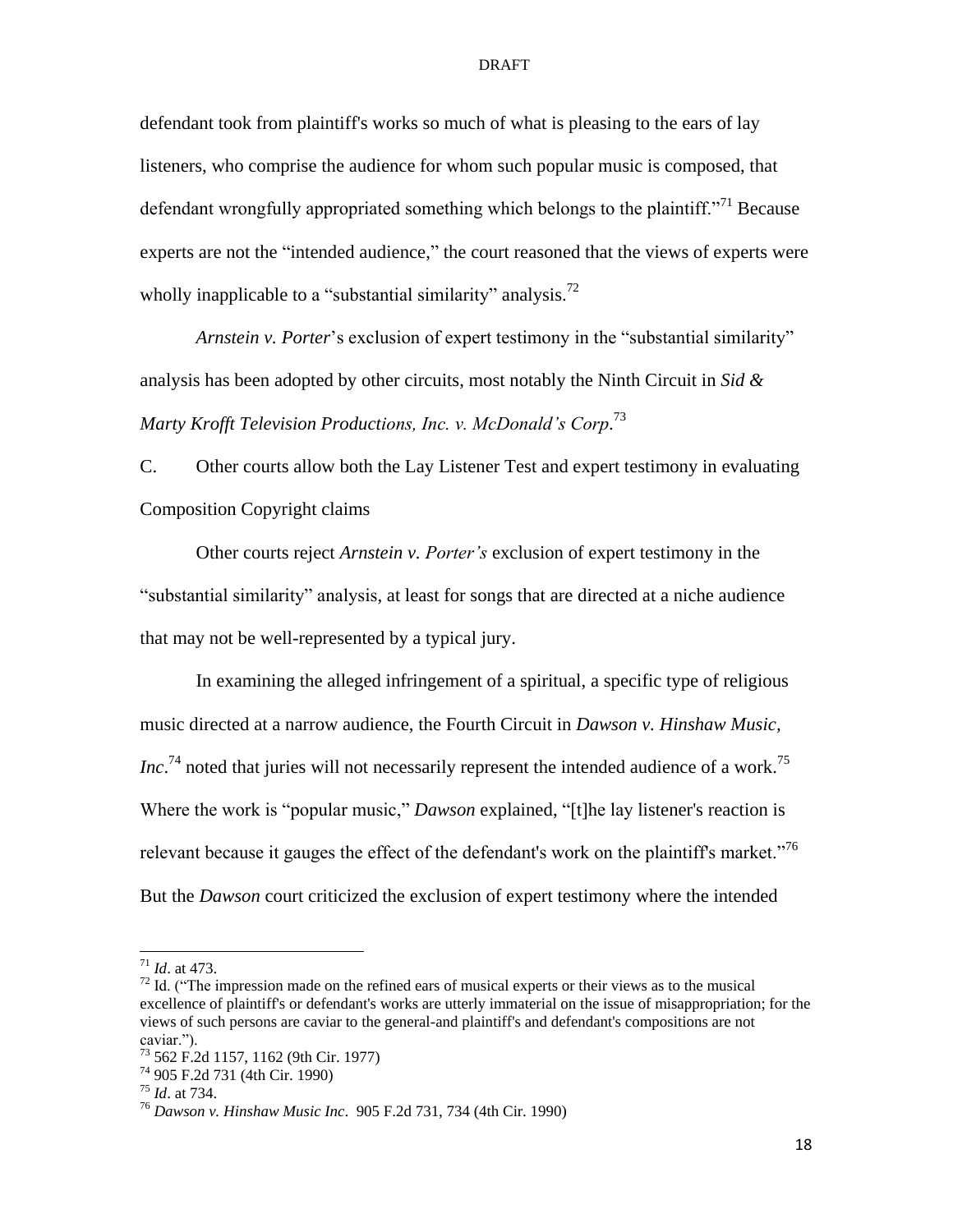audience is "more specialized than the pool of lay listeners," e.g. the audience for a spiritual.<sup>77</sup> The *Dawson* court asserted that the means for determining "substantial" similarity" should actually represent the "perspective of the works' intended audience,"<sup>78</sup> such that when the intended audience of a work is more narrow than the that of the lay person, the court should look only to whether a "member of the intended audience would find the two works to be substantially similar.<sup>79</sup> The *Dawson* court suggested that this could be accomplished through the use of witnesses who represent the intended audience or through experts who could testify as to the intended audience.<sup>80</sup>

Even if the jury represented the intended audience, expert testimony would be helpful and appropriate as to the compositional elements and similarities that the jury was expected to analyze. In allowing expert testimony to aid the jury in making its finding of substantial similarity,<sup>81</sup> the *Dawson* court noted that there are occasions when the lay observer lacks the expertise required to tell the differences or similarity of products, and it would be "reckless indifference to common sense" for a court to employ a doctrine for copyright infringement that is based on the opinion of a person who lacks the knowledge to distinguish the similarities and differences between two works." $82$ 

 $\overline{a}$ 

<sup>80</sup> *Id*.

<sup>77</sup> *Id*.

<sup>78</sup> *Id*.

<sup>79</sup> *Id* at 736.

<sup>&</sup>lt;sup>81</sup> *Dawson*, 905 F.2d at 737 ("we think remand is necessary because the district court did not inquire into whether the audience of Dawson's work possessed specialized expertise that the lay public lacks and, therefore, whether the general, undifferentiated lay public fairly represents the intended audience of Dawson's arrangement."). The Dawson court was careful not to mandate that the court use expert testimony, but rather held that there are times when expert testimony or other evidence would be needed as to whether the target audience would find the works to be similar, as opposed to just the average lay observer. *Id.* (cautioning: "That burden would be a substantial one if our holding were read as an invitation to every litigant in every copyright case to put before the court the seemingly unanswerable question of whether a product's audience is sufficiently specialized to justify departure from the lay characterization of the ordinary observer test" and that "a court should be hesitant to find that the lay public does not fairly represent a work's intended audience.").

<sup>82</sup> *Id* at 735.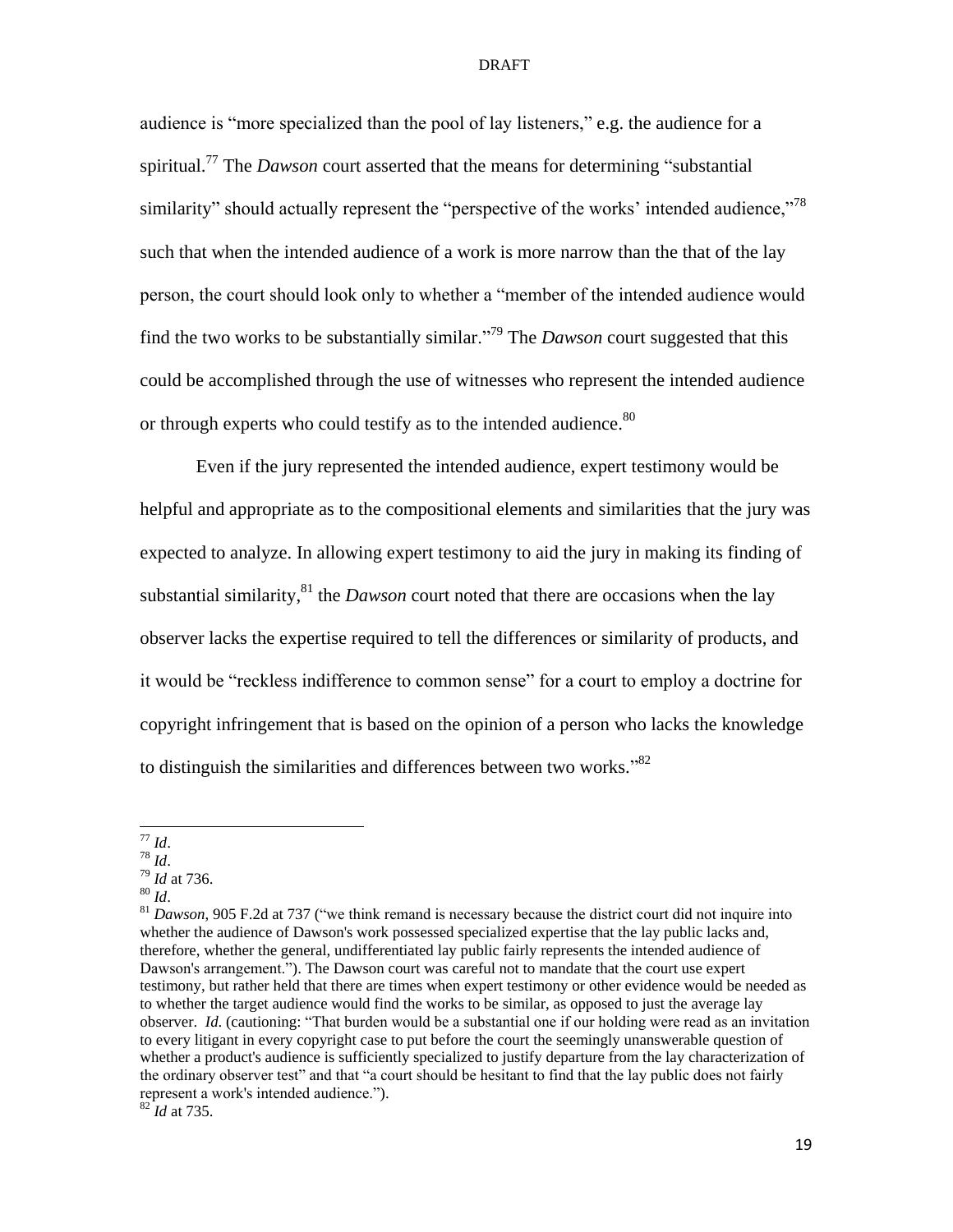<span id="page-19-0"></span>D. Problems with the Lay Listener Test.

 $\overline{a}$ 

The Lay Listener Test seems is poorly suited to weighing the "substantial" similarity" of musical compositions because it focuses the lay listener's attention on *performance* elements that are not actually protected by the Composition Copyright, elements like tempo, pitch, orchestration, and style. This tends to cause the lay listener to judge the wrong thing – the similarity of the performances, rather than the similarity of the compositions.

Despite the repeated legal distinctions made by the courts and Congress between the music that we can perceive with our eyes and the music that we can perceive with our ears,  $83$  the most common test for music composition infringement, the Lay Listener Test, fails to distinguish between the two. Rather, it conflates the two types of copyright infringement by introduces performance elements, which are only protected by Recording Copyright, into the "substantial similarity" analysis of Composition Copyright infringement cases. By taking the elements of Composition Copyright--melody, rhythm, harmony, and lyrics--and making them audible, we necessarily add performance elements. We add tempo,  $84$  because music can only be experienced temporally. We add orchestration<sup>85</sup> and/or timbre<sup>86</sup> because the music has to be played by something or sung by someone in order to be heard. $87$  We add pitch because although we must choose

 $83$  Although these distinctions are largely historical as discussed in Part I, the result is a longstanding legal distinctions between music composition copyright and the copyright other mechanical embodiments of the music, such as sound recordings.

<sup>&</sup>lt;sup>84</sup> Tempo is the speed of a song, typically measured in beats per minute. CITE to New Grove Dictionary of Music.

<sup>&</sup>lt;sup>85</sup> Orchestration is how music is arranged amongst various instruments or voices, e.g. saxophone playing the melody, piano playing the accompaniment. Id. At New Grove.

<sup>&</sup>lt;sup>86</sup> Timbre is the sonic quality of a particular voice or instrument that makes it sound distinctively like itself, e.g. a tuba has a rich brassy timbre, while a piccolo has a shrill, airy timbre.s

 $87$  Even a very basic keyboard is a timbral choice – the sound of a very basic keyboard. Even a pure sine wave has a distinctive sound.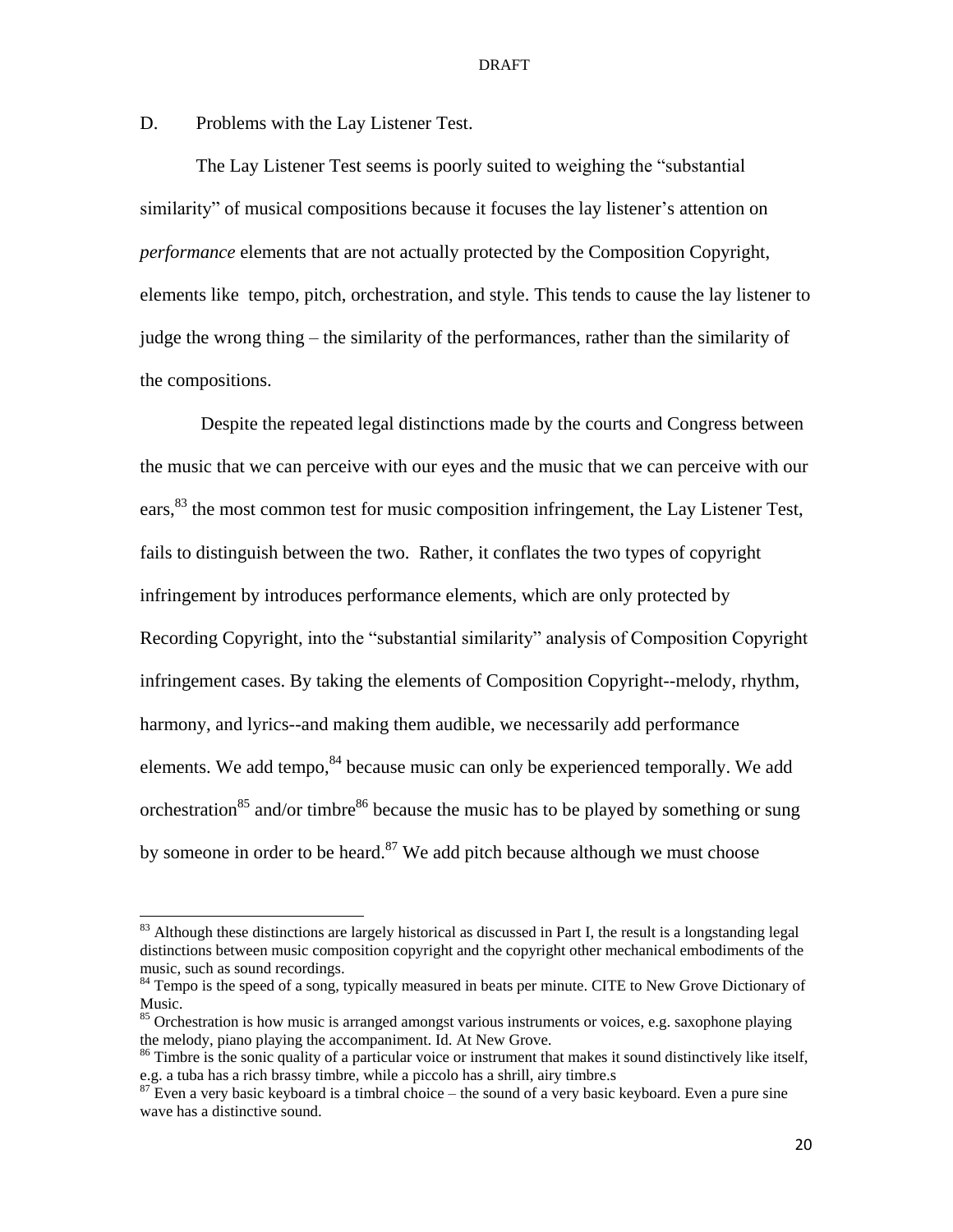sounds that are neither too high nor too low in frequency to be perceived by human ears,<sup>88</sup> we otherwise have near limitless possibilities for pitch. Finally, we must choose a certain style<sup>89</sup> or genre, because even music played exactly "straight," e.g. played by a computer rather than "stylized" by a live performer, has a certain feel to it. Although the law makes a sharp and necessary distinction between elements protected by Composition Copyright and elements protected by Recording Copyright, our research show that the Lay Listener Test makes it extremely difficult for jurors to make these distinctions in Composition Copyright cases.e.

## III. EXPERIMENTAL RESEARCH

## <span id="page-20-1"></span><span id="page-20-0"></span>A. Clarifying the problems in the Lay Listener Test

 $\overline{a}$ 

The focus of the preceding discussion has been on the practical problems the Lay Listener Test presents for litigating music composition copyright infringement cases. As has been established in the preceding discussion, the problems presented by the Lay Listener Test are generally understood, but there is no clear consensus on how to resolve them. In part, the lack of consensus about how to resolve this problem reflects uncertainty as to the precise nature of the problem created by the Lay Listener Test.

This paper proposes that empirical research is a useful tool for identifying how performance of musical pieces relates to listener perception of similarity between them, and thereby advancing the legal discussion toward a practical solution.

<sup>&</sup>lt;sup>88</sup> A normal human can hear between 20 Hz and 20000 Hz. CITE to New Grove? **I** found some articles online that reference Physics textbooks so if I cannot find it in New Grove I figured I could find a textbook at the library I could reference so it would be accessible to make PDF's of. **[Yeah, wherever you find it easiest is probably fine, it's not really a key point. JL]**

<sup>&</sup>lt;sup>89</sup> Style is the manner in which notes are interpreted. It's biggest influence is on how rhythms are played, either very straight or very swung, but typically somewhere on the vast spectrum between the two. Id. at New Grove.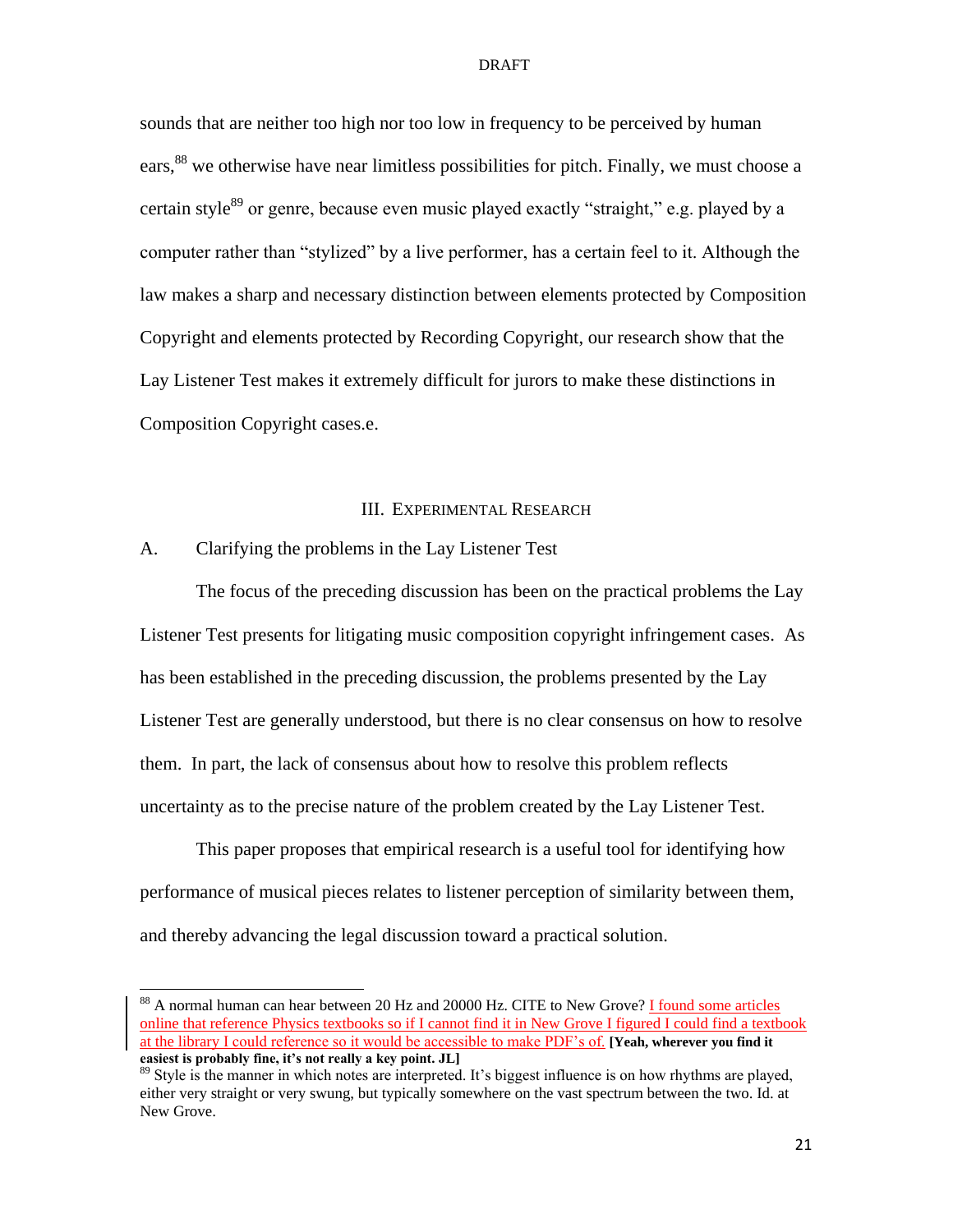The research discussed in this paper is currently being carried out and results will be forthcoming. The purpose of this research is to investigate: (1) the effect of musical performance on the likelihood of Substantial Similarity, and (2) the effect, if any, the addition of a Lay Listener Test jury instruction has on the relationship between musical performance and the likelihood of a finding of substantial similarity. Because the focus of this paper relates primarily to the first research objective, the following discussion will cover only the methods that pertain to it.

## <span id="page-21-0"></span>B. Sampling Method and Data Collection

Data for this study is being collected through the execution of an eight-group, sixteen condition experimental design. Each group will be tested under two different conditions. The sample for this experiment is a volunteer sample that will be between 160 and 200 current students from a state university in central Texas. As would occur with potential jurors in a composition copyright case, all study participants are being screened for known hearing impairments.

## <span id="page-21-1"></span>C. Experimental procedure

Potential study participants have already been initially recruited, and are currently being randomly assigned to one of eight groups (Group 1…Group 8). Study participants in all eight groups will assess the degree of compositional similarity for two pairs of songs. Participants will first assess the degree of compositional similarity of the musical pieces litigated in the Ninth Circuit case of *Swirsky v. Carey*, *<sup>90</sup>* after which they will make a separate assessment of the degree of compositional similarity of the musical pieces litigated in the Second Circuit case of *Gaste v. Kaiserman*. 91

<sup>&</sup>lt;sup>90</sup> 376 F. 3d 841 (9th Cir. 2004).

<sup>91</sup> 863 F.2d 1061 (2d Cir. 1988).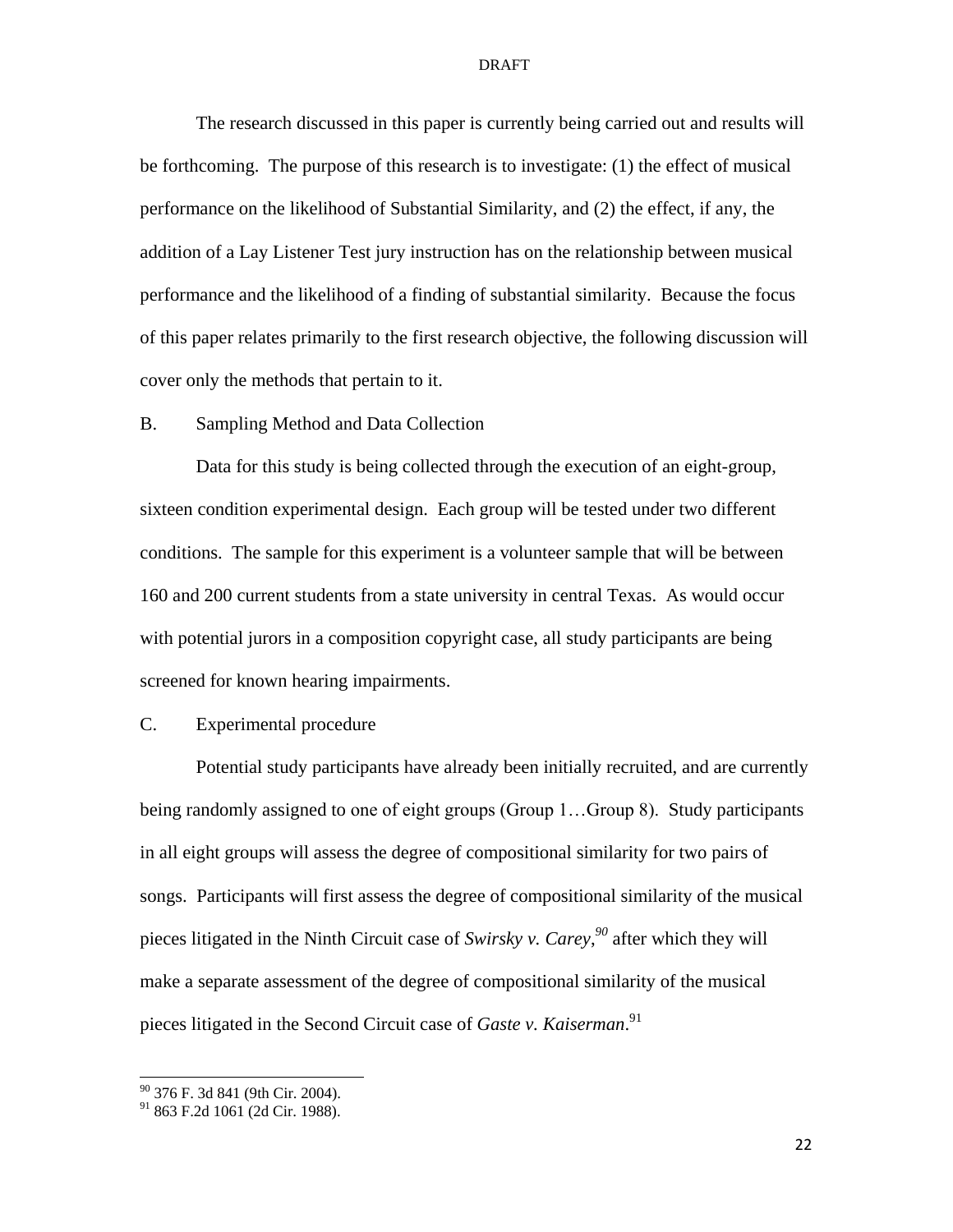These song pairs used in this research were chosen on the basis of two factors: the findings in each case, and because songs in each pair are relatively recent. A fundamental challenge in designing this research has been to establish a baseline measure of comparison for what *should* be found to be Substantially Similar and what *should not* be found to be Substantially Similar. The problem in this research is that the very measures used to make these assessments, specifically the Lay Listener Test, are themselves the subject of the debate this paper addresses. The lack of a clear baseline measure for comparison creates the risk of potentially introducing systematic error that may reduce the overall internal validity of the research, which could reduce the efficacy of the model for fully or accurately capturing the effect of musical performance on the likelihood of a finding of substantial similarity.

*Swirsky* was chosen, because this case passed summary judgment, albeit narrowly, <sup>92</sup> but was not determined to be Substantially Similar by a jury. *Gaste* was chosen, because the jury, using the Lay Listener Test, found there was infringement.  $93$ 

The song pairs used in this research were also chosen, because they contain songs that are relatively recent and are from broadly recognized genres. This reduces the likelihood that participant familiarity, or lack of familiarity, with a genre of music, or period of music, will introduce a confounding variable into the experimental design.

Performance of the music used for this study consists of  $1 - 1\frac{1}{2}$  minute segments generated via the music composition software Sibelius specifically for the purposes of

<sup>92</sup> *Swirsky v. Carey*, 376 F. 3d 841, 853 (9th Cir. 2004). (Concluding that Swirsky's expert adequately explained his methodology and provided "indicia of a sufficient disagreement concerning the substantial similarity of two works" so that the issue of the substantial similarity of the two choruses should have been presented to a jury.")

<sup>93</sup> *Gaste v. Kaiserman*, 863 F.2d 1061, 1067-68 (2d Cir. 1988). (The trial court did not error in permitting the jury to find copying on the basis of "striking similarity. Striking similarity can raise an inference of copying but the inference must be reasonable in light of all the evidence, which in this case consisted of aural renditions of the song and expert testimony.)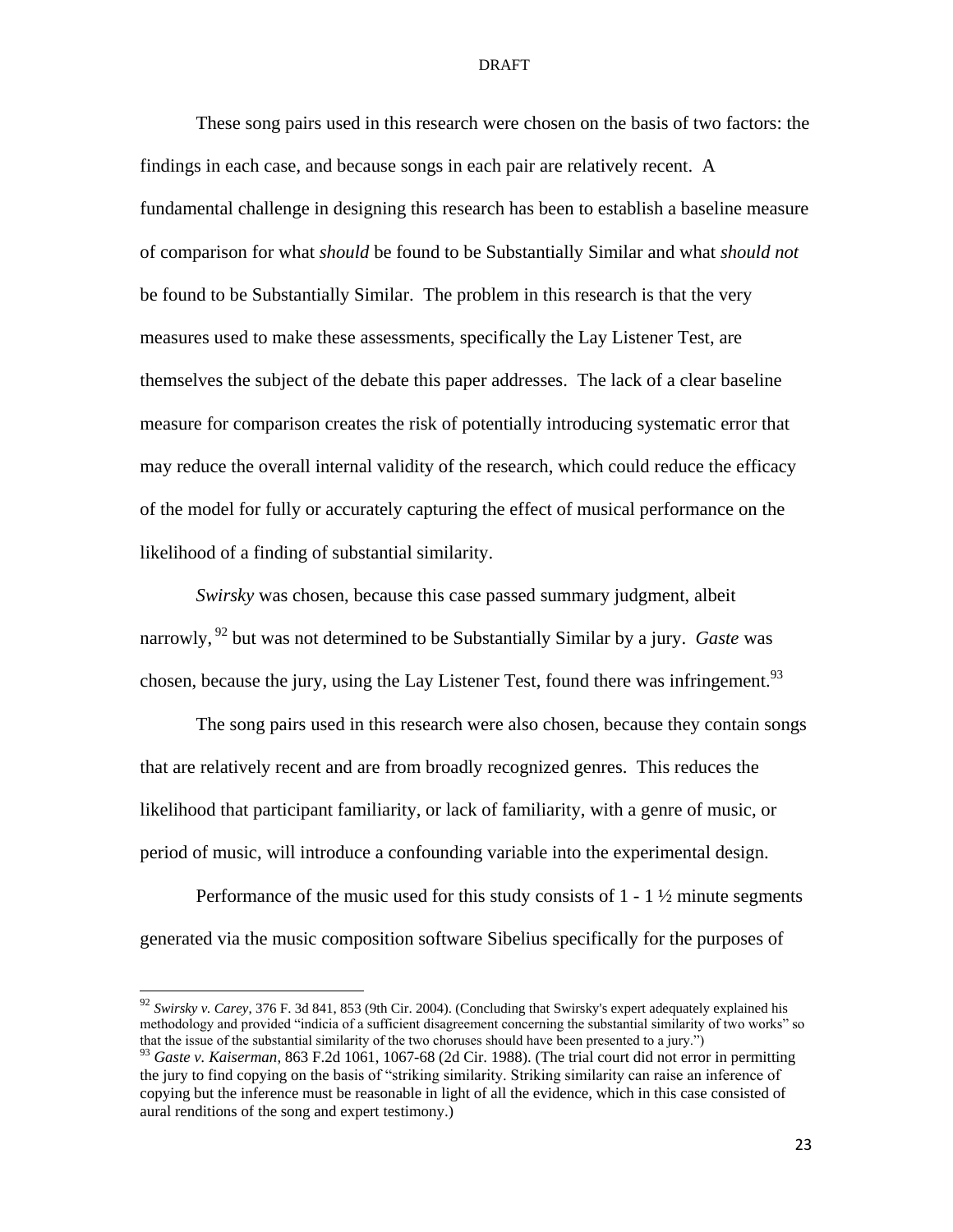this research. The segments include the protectable copyright elements at issue in the original cases. All executions of the experimental design will take place in the same room, and each song clip will be played at 70 decibels. The order of presentation of the songs in each pair will be alternated in order to avoid any potential confound that could be inadvertently introduced by playing each song in the same order across all treatments.

The effect of musical performance on perception of substantial similarity will be tested using Groups 1 through 4. The experimental procedure for each group will be identical, except for the manner of performance of the pieces. Groups 1 and 2 will hear each song-pair performed similarly, e.g. same tempo, orchestration, key, and style, and Groups 3 and 4 will hear the pieces in each pair performed differently, e.g. different tempo, orchestration, key, and style. Other than these differences, the experimental procedure for Groups 1 through 4 will be as follows:

- All participants within an assigned group (Group 1, 2, 3 or 4) will meet together in a classroom on campus, where the experiment will take place.
- After the experimental procedure has been fully explained, each participant will receive an individually numbered packet containing two copies of the assessment instrument to be used during the experiment, along with a short survey. The survey will capture basic demographic information, information on respondent habits of music consumption, familiarity with different aspects of music, i.e. different genres, and the extent of formal and informal musical training received by the respondent. The assessment forms capture perception of similarity using two measures, one dichotomous (yes/no) and the other using an ordinal scale from 1 to 7.

24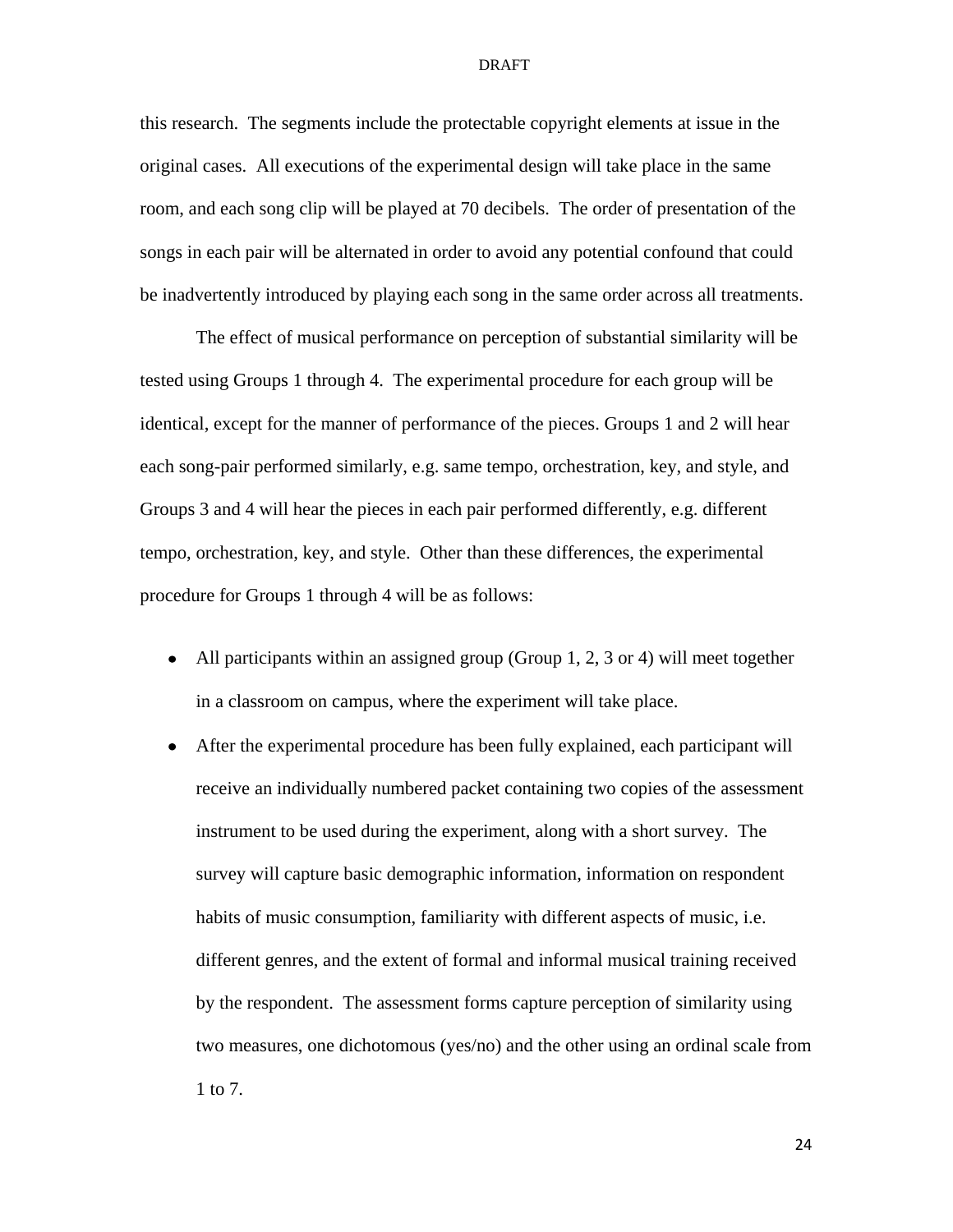- Next, each music segment in the first pair of songs to be assessed (*Swirsky*) will be played for the participants in order to familiarize them with the music they will be evaluating.
- $\bullet$ After the music segments have been played a second time, participants will be directed to fill out the first assessment form.
- Once the first assessment form has been completed, the process will be repeated for the two music segments in the second pair of songs (*Gaste*).
- Upon completion of the second assessment, participants will be given a \$15 gift card for a local grocery store.
- <span id="page-24-0"></span>D. Discussion

The high level of control afforded by this experimental design will make it possible to isolate the effect of the independent variable, manner of performance, on the dependent variable, perception of similarity. In so doing, it is possible to establish whether there is a true cause and effect relationship between the variables. Establishing cause and effect alone will not serve to sufficiently clarify the problems in the Lay Listener Test, but it is a necessary first step in this process. The second part of this research, not addressed in this paper, will add additional elements, such as a generic laylistener jury instruction and a group evaluation of similarity, in addition to the individual assessment made by each participant. These additional elements will provide a more nuanced understanding of the broader issues in the Lay Listener Test by determining the extent to which the jury instruction modifies the anticipated cause and effect relationship observed in the first part of the research. Additionally, the effect of the group dynamic,

25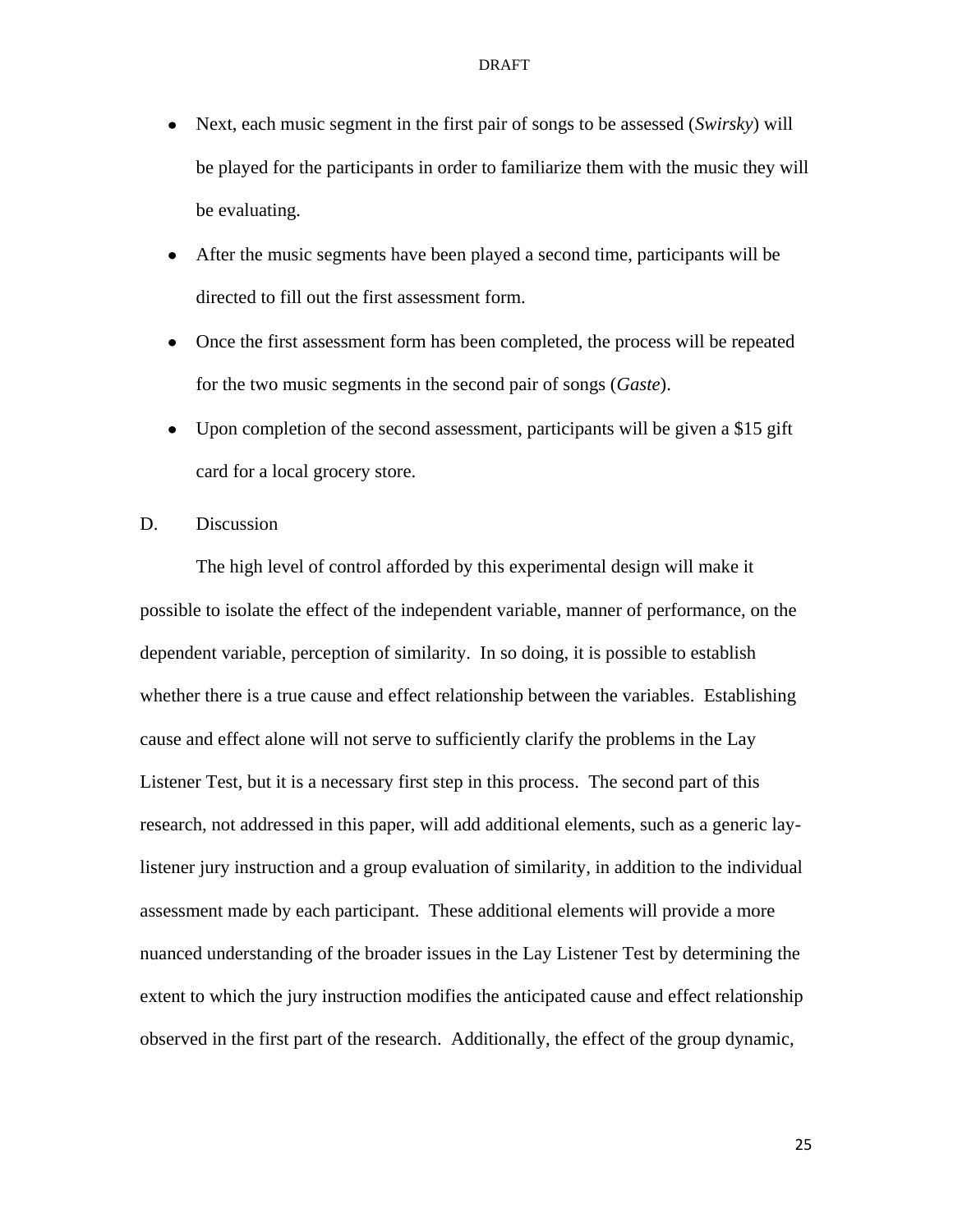independent of individual participant assessment of similarity, may serve to shed light on the jury process in copyright cases more generally.

The sampling method and sample size are significant strengths in this design. All participants were effectively sampled at one time (volunteered over the course of four days), and then randomly assigned to groups, as a result, statistical analysis can be conducted to examine variations within groups and also across groups.

Another strength of this design is the use of multiple measures of similarity. Although courts must ultimately conclude whether there is infringement or not, a circumstance reflected by the use of a dichotomous measure of similarity, in reality, such distinctions are rarely so clear. The inclusion of an ordinal measure of similarity will enhance our ability to capture the extent to which respondents actually perceive similarity.

A final strength of this design that should be mentioned is that several variables which could potentially be confounding, such as sex, age, music training, familiarity with different genres, and type and quantity of music consumption are being captured, and can therefore be controlled for in the statistical analysis.

## IV. COPYRIGHT LAW AND ISSUES OF POLICY

<span id="page-25-0"></span>Copyright law is fraught with policy concerns generally, because of its role in fostering creativity for its economically and aesthetically desirable outcomes, and the need for relatively clear legal standards that are predictably applied in order to avoid chilling creativity. Music copyright law involves these broad issues, but because of the

26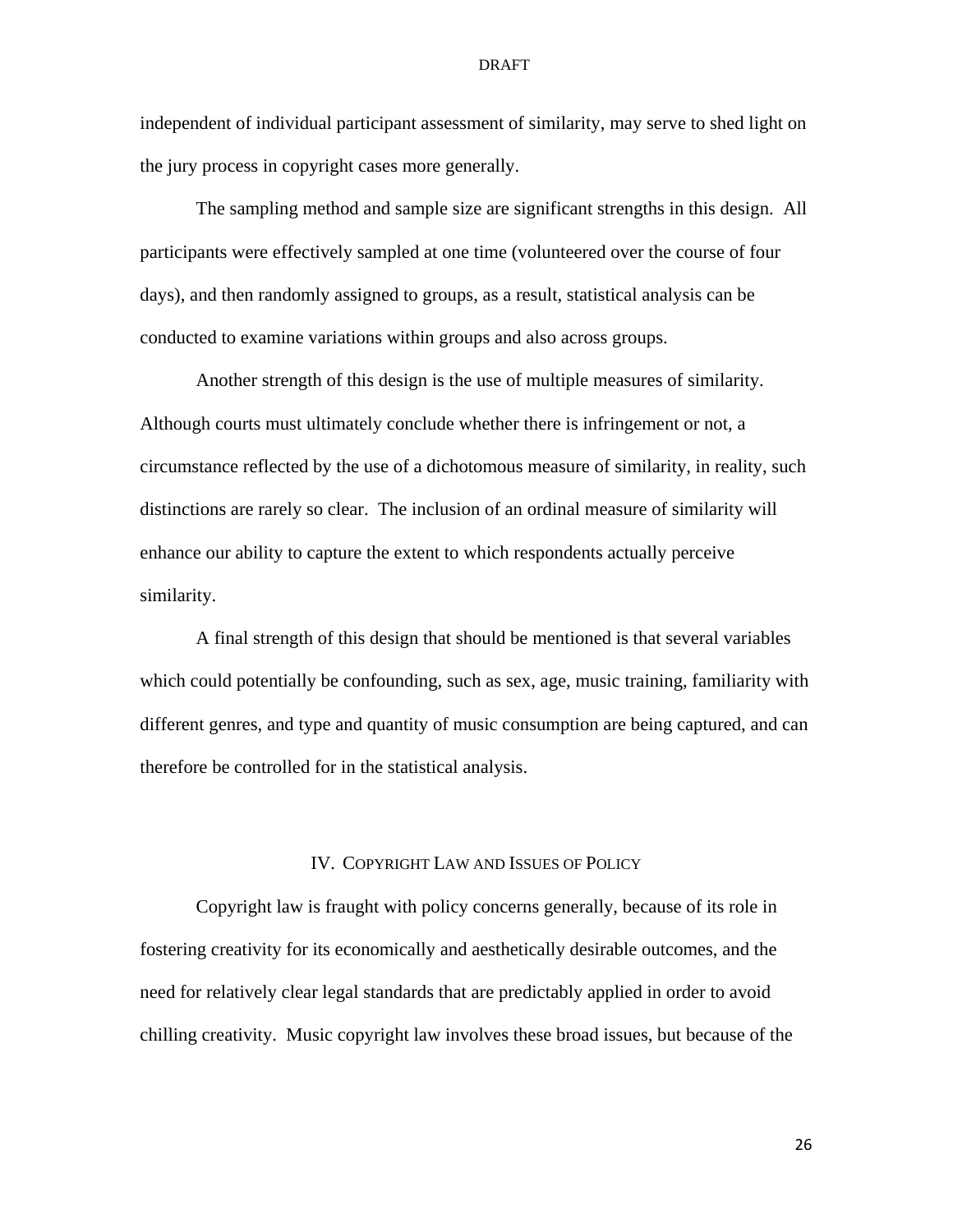nature of music creation and performance, along with rapid advancements in technology, policy issues are of a particular concern in this area.

Although this paper broadly alludes to the policy issues inherent in music copyright law generally, and in music composition copyright infringement cases specifically, the policy implications of using empirical research to inform legal debate needs to be examined more closely. Empirical research offers the potential to work in the service of the development of the law, but it is important to avoid overstating its value. The extent to which any policy-based solution will be successful depends on a number of factors, including such considerations as practicality and efficiency, balancing the competing interests among stakeholders, and ideological fit.

With respect to the Lay Listener Test, empirical findings alone are insufficient for determining the best solution to the problem, because the law and empirical research differ significantly as to goals, methods, and accepted practices. As such, any solution that over-emphasizes empirical research findings runs the risk of a poor fit with the law as a matter of practice and ideology.

## V. CONCLUSION

<span id="page-26-0"></span>Because the Composition Copyright and the Recording Copyright are separate and distinct, the scope of each is necessarily limited.<sup>94</sup> What one copyright protects, the other must not.<sup>95</sup> The Composition Copyright protects only the notes on the page:

<sup>94</sup> *Newton v. Diamond*, 204 F. Supp. 2d 1244, 1249 (C.D. Cal. 2002) aff'd, 349 F.3d 591 (9th Cir. 2003) opinion amended and superseded on denial of reh'g, 388 F.3d 1189 (9th Cir. 2004) and aff'd, 388 F.3d 1189 (9th Cir. 2004) ("The rights of a copyright in a sound recording do not extend to the song itself, and vice versa.")

<sup>95</sup> *Id*. *See also* Gabriel Jacob Fleet, What's in A Song? Copyright's Unfair Treatment of Record Producers and Side Musicians, 61 Vand. L. Rev. 1235, 1241-42 (2008) for a discussion of the distinction between what the Composition Copyright protects and what the Recording Copyright protects.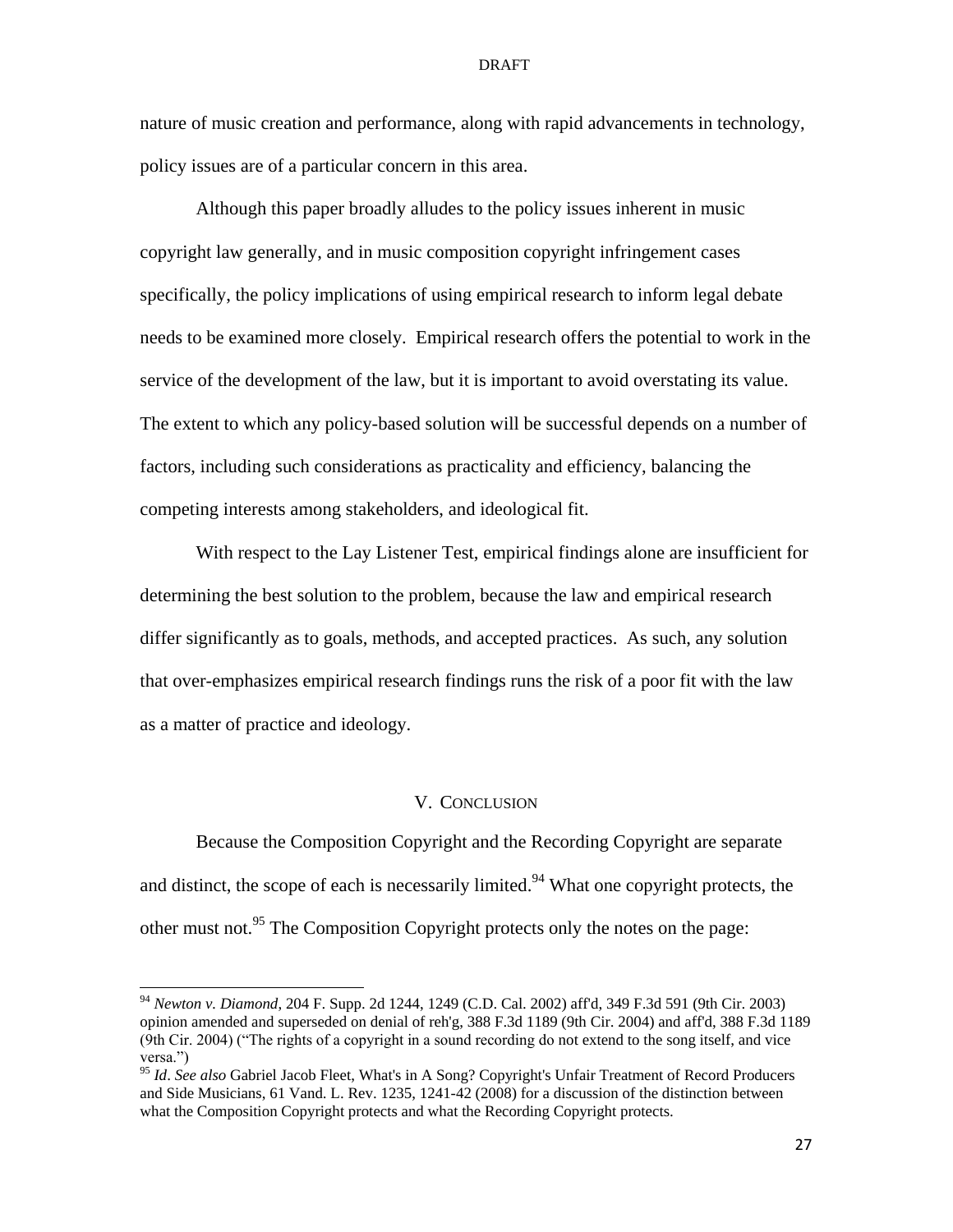melody, rhythm, harmony, and lyrics (if any).<sup>96</sup> The Recording Copyright protects only the particular performance embodied in the sound recording.<sup>97</sup>

The Copyright Act may make a distinction between the Composition Copyright and Recording Copyright, but the most popular test for infringement, the Lay Listener Test, conflates the two by having jurors listen to sound recordings in Composition Copyright cases.

<sup>&</sup>lt;sup>96</sup> Although some courts have limited to the scope of the Composition Copyright to just melody and lyrics, , other courts also include rhythm and harmony as well*. Bridgeport Music, Inc. v. Still N The Water Publ'g*, 327 F.3d 472, 475 n.3 (6th Cir. 2003), citing 1 MELVILLE B. NIMMER & DAVID NIMMER, NIMMER ON COPYRIGHT § 2.05[D].

<sup>97</sup> *Newton v. Diamond*, 204 F. Supp. 2d 1244, 1249 (C.D. Cal. 2002) aff'd, 349 F.3d 591 (9th Cir. 2003) opinion amended and superseded on denial of reh'g, 388 F.3d 1189 (9th Cir. 2004) and aff'd, 388 F.3d 1189 (9th Cir. 2004); *T.B. Harms*, 655 F.Supp. at 1576 n. 1 ("The sound recording is the aggregation of sounds") captured in the recording while the song or tangible medium of expression embodied in the recording is the musical composition."), citing citing H.R.Rep. No. 94-1476, 94th Cong., 2d Sess. 56, reprinted in 1976 U.S.Code Cong. & Ad. News 5659, 5669.